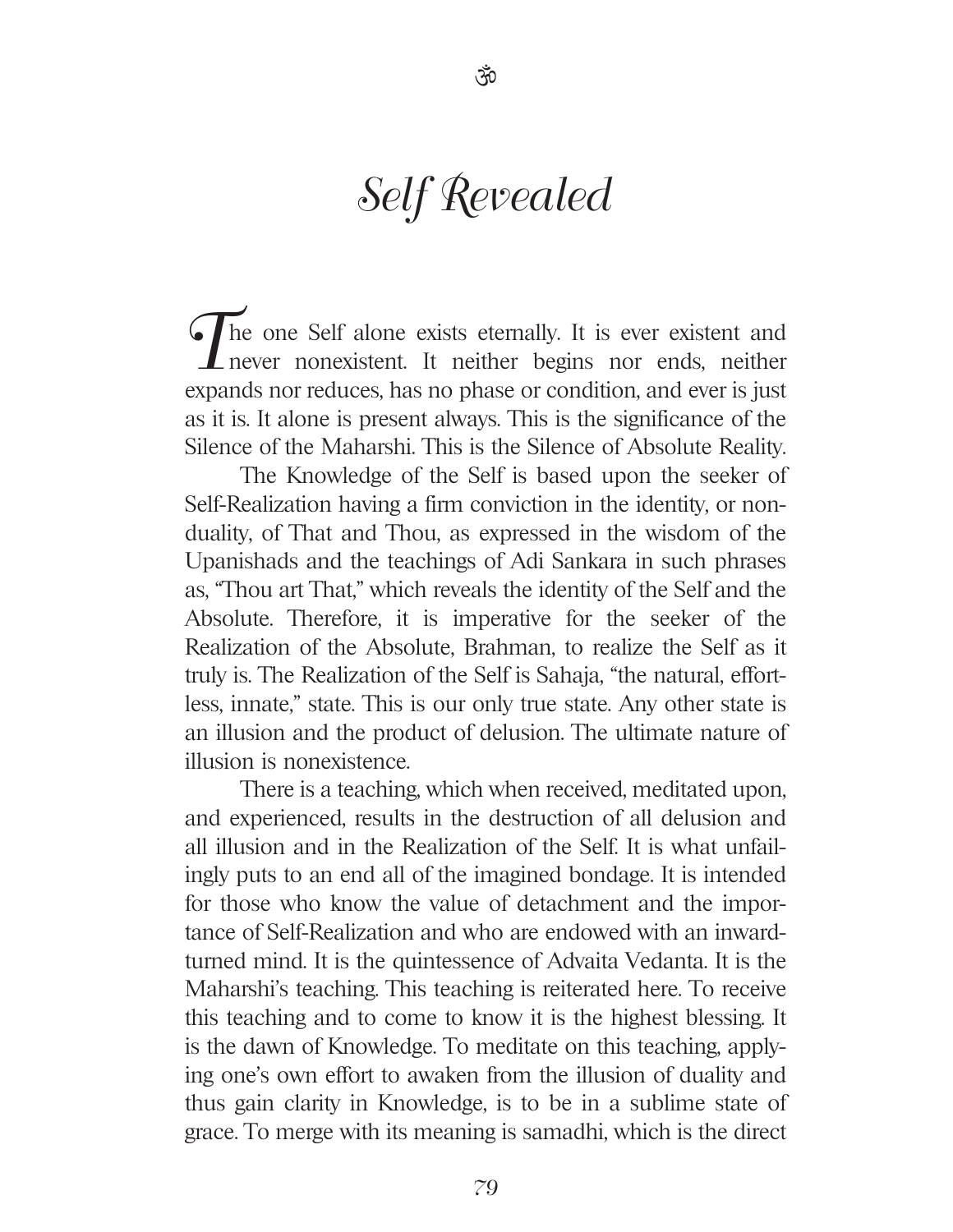experience of absorption in Knowledge. To be so absorbed in it that it is one's very identity and all possibility of duality is effaced, the state in which Knowledge and Being are one and the same, is Self-Realization.

In Truth, Reality is comprehended by Reality itself. This is Self-Knowledge. In the Agama texts, this is referred to as allcomprehensive Knowledge. It is so, not because it is an examination of the endless details of illusory, objective things or of the wide variety of practices and states of mind, but because of its fixed gaze upon the Infinite, which is pure Consciousness and Being, and which is the sole-existent Reality. It is Knowledge of the Absolute Self, which is Reality, one without a second, and apart from which there is nothing else.

In nonduality, meditation may be regarded as by the Self, for there is no other knower, and upon the Self, as there is no object of the meditation. In meditation upon Self-Knowledge, one cannot stand apart from the Self to contemplate it. Oneness, identity with Being, is the essence of the meditation. This is timeless Knowledge that is thought-transcendent. Thoughts are not real, and they cannot reveal what is real. Not retaining any idea or concept, by inquiring into oneself, there is entrance into Self-Knowledge. Therefore, the yogi intent upon the Supreme State, meditates with a singular, undistracted focus on Truth, abandons meandering delusions for the sake of what is sacred, for the sake of Self-Realization, and is absorbed in That which is blissful, unforgettable, illimitable, indivisible, and beyond the body, mind, and ego. That is formless Being.

## **Knowledge and Discrimination**

The state of Self-Realization consists of Knowledge. Reality always is and, by its own nature, is the perfect fullness always. The Self is ever present, for nonexistence of oneself is not known by anyone ever. The Reality of the Self is unalterable at any time, for what changes is not real but an illusion or misperception of what is real, and what truly exists is immutable, there being nothing else to alter it. If it is not completely experienced all the time, such is not due to a change or any modification in the real Absolute Self. It is not due to any external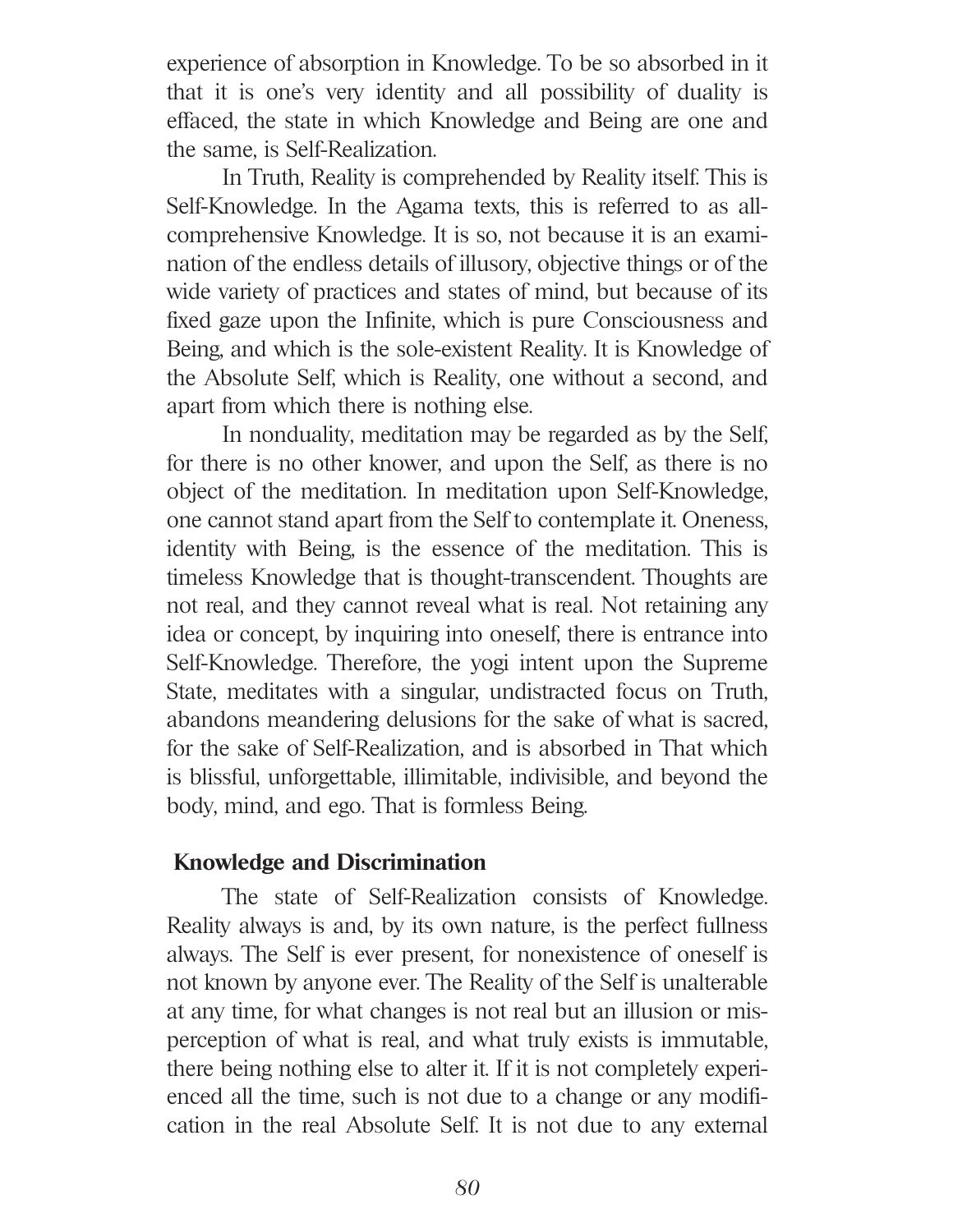factors, for such would be only an effect of a precedent, delusive cause. It is due only to ignorance, which actually has no existence of its own and which does not actually belong to the immutable, ever-luminous Self. Nor can it belong to another, for the conception of another is a product of ignorance, the notion of an "I" being the very epitome of ignorance. Though unreal, it seems to veil the Truth, this unreal cause yielding an unreal effect of bondage. Therefore, it is imperative that ignorance be destroyed so that no obscuration of the Self is experienced. Ignorance can be destroyed by Knowledge alone and not by any other means.

Ignorance is the lack of discernment regarding what is real and not, what is the Self and not. Discernment in Knowledge, or discrimination, is the perception of what is real and actually the Self. Discrimination is essential for the destruction of ignorance and the inner revelation of Knowledge. The Knowledge, itself, is transcendent of concepts and thoughts. Discrimination means using Knowledge to realize Knowledge. The essence of the means is the end itself. The end itself appears as the means. By clear discernment, one knows oneself truly. Thus, one knows the Reality as it is. Discerning Knowledge shows the direct, clear path. It shows what Realization is. It is what composes the path. In its true nature, the Knowledge is directly experienced without any intermediary. That is the Knowledge of Consciousness, by Consciousness, itself. Any spiritual advance, in essence, is always one of Knowledge. Knowledge is the essential spiritual experience.

Knowledge is not physical or mental in character. It is not a sensation, word, or idea. Its basis is Existence itself. Its attainment endures, as Existence endures, for it is not dependent upon anything of a transitory character. This is the formless path to the Formless.

## **Happiness and Immortality**

Knowledge reveals the real abiding place of happiness. Those who have cognized the presence of suffering in life and are desirous of removing it permanently search for an answer in Knowledge and do not expect happiness to be found in any worldly manner, such as in sensory things or in the moods and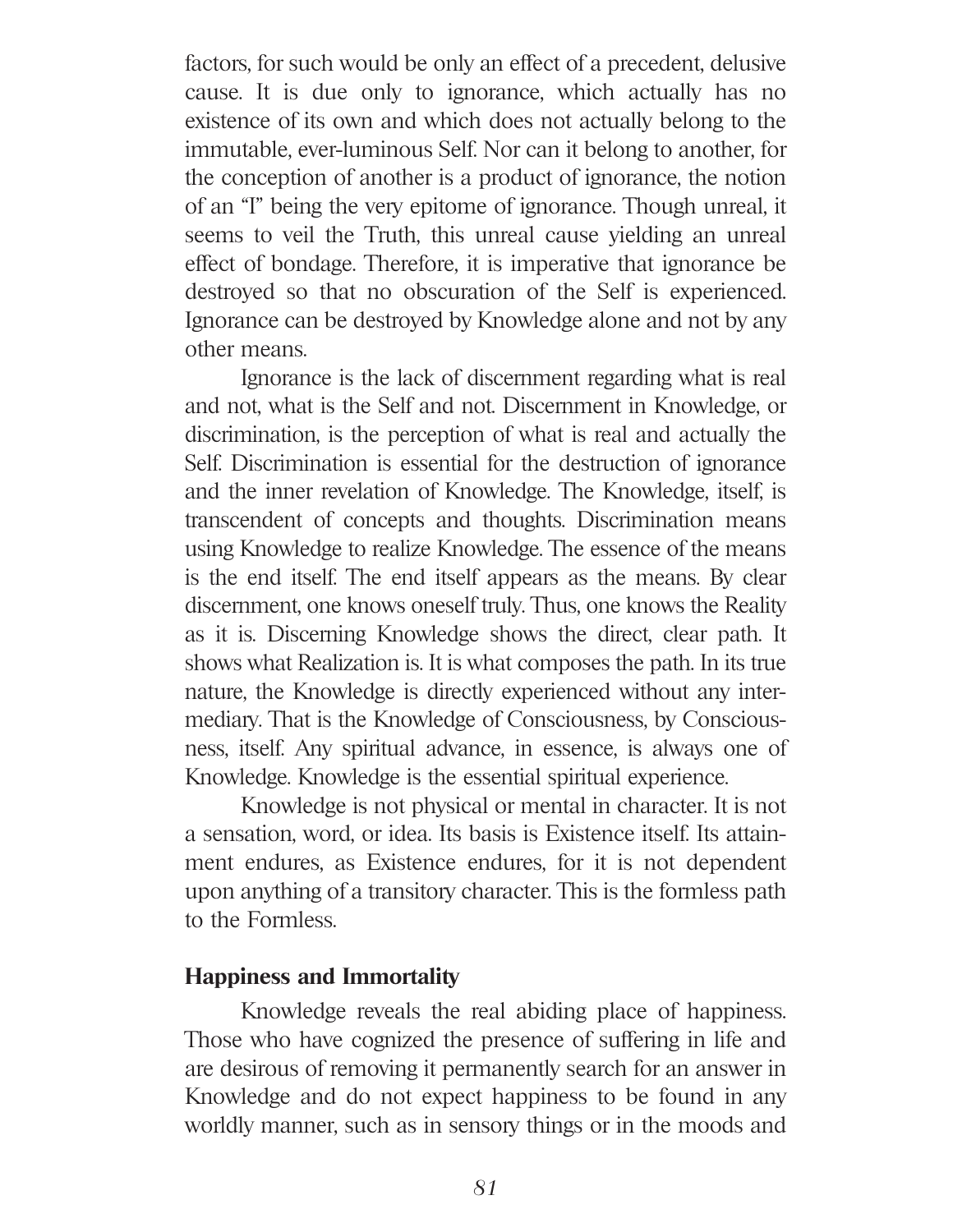emotions of a wavering mind. Aspirants who desire to be free of desire, who are not content with mere accidental respites from the suffering caused by ignorance, who are in search of spiritual bliss and peace, who are desirous of understanding how it is that happiness shines forth at times and yearn to have it abide knowingly and permanently, and who understand that the way to accomplish this permanent abidance in happiness is by Knowledge and not by any other means should determine with certainty the source of happiness.

Ascertaining the unitary motivation in life, one becomes free of the idea of multiple motives taking one in multiple directions. Accomplishing this, one concentrates the searching of one's mind in the direction that is truly within. This prompts a yearning for Self-Knowledge and provides the motivation for the inquiry into the Self. The determination about happiness is an inquiry into bliss that leads one into an inquiry into Being-Consciousness, because Being-Consciousness-Bliss is the nature of the one Reality, the one Self. The results of meditation upon, and absorption of, the discerning knowledge regarding the nature of happiness are the steadfast motivation to inquire so as to realize the Self, perception of the one motivation behind all kinds of searching through all kinds of experience, detachment from worldly things and cessation of worldly desire, and steady access to the inner source of happiness.

The Self is, in truth, perfectly full of Bliss. The imperturbable peace, the ineffable and complete happiness, quite beyond any sensation or mode of mind, pervaded by a silent Knowledge of eternal, uncreated Perfection is known as "Bliss," Ananda. To realize this Bliss as it is, one should comprehend the nature of happiness, examining it in three ways: desire, experience, and the source. By knowledge of desire one attains recognition of the basic current underlying all desires, all hopes, and all seeking in all kinds of experience, be such physical, subtle, or mental. With this recognition, one uses that powerful current, in an undiffused manner, to abide as the Self. This recognition causes one to become one-pointed in the quest of the Self. By knowledge of experience, one attains liberation of the experience of happiness from the delusion of limitation of it by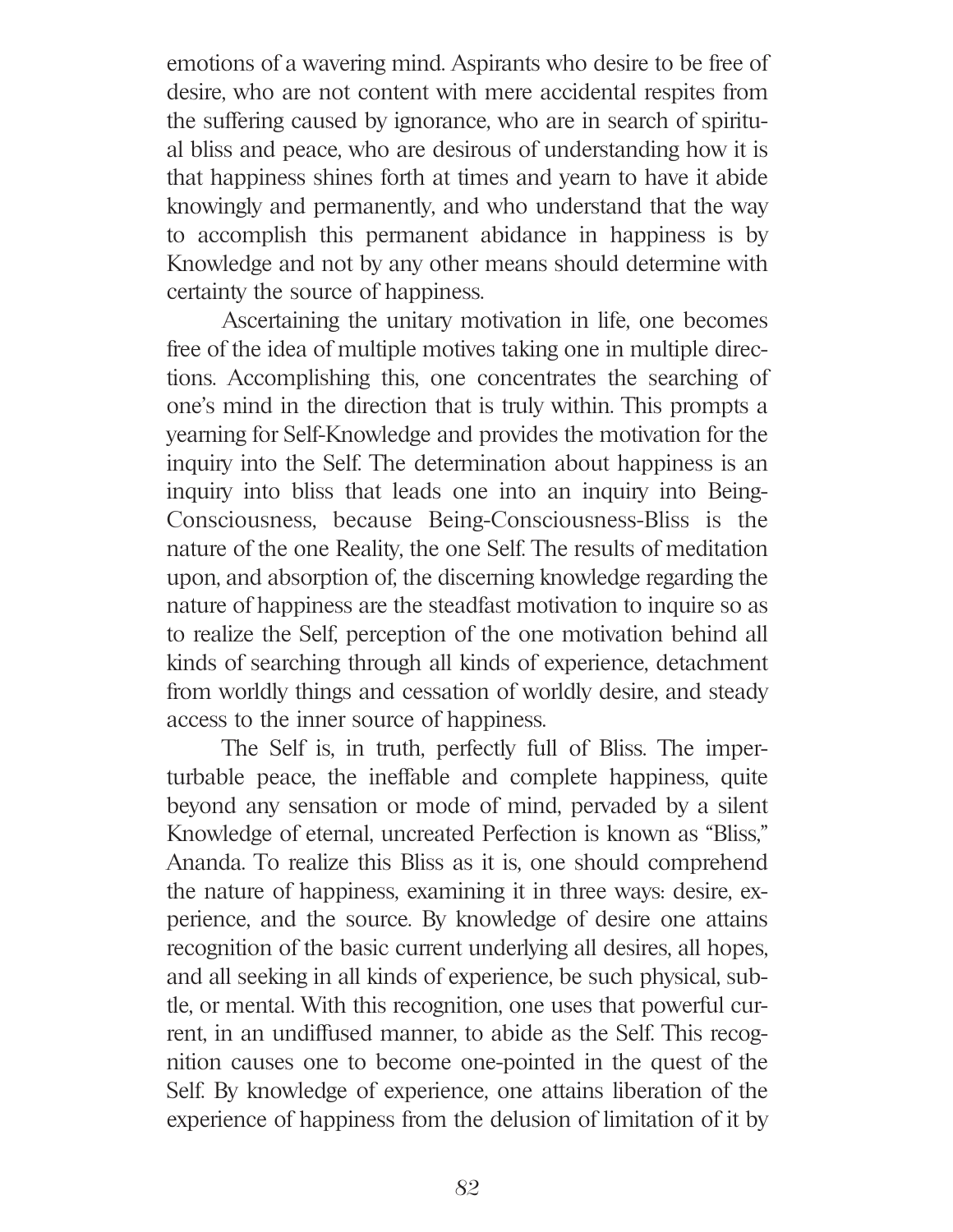form and the ability to experience Bliss directly without delay. One must merge with That which is Bliss itself, free of duality, for, if the experience of happiness is to be full, it must endure, and, if it is to endure, one must become One with it. By knowledge of the source of happiness, one becomes, and remains, completely detached. Detachment is, itself, freedom and blissful. By such knowledge, one is liberated from the external, the inconsequential, and the unreal, and one comprehends the reason to inquire to know the Self.

The desire for happiness comes from deep within. It is an intuition that Bliss is one's natural state. This Bliss includes peace with no disturbance, freedom with no bondage, and perfection with nothing incomplete. The source of the desire is not from external phenomena of any kind. It is not from objects, circumstances, other beings, and such. There is, therefore, nothing alluring. The desire, itself, is not a bodily sensation. It is not particular thoughts, though particular thoughts constituting images in the mind may appear by which the desire manifests. The desire itself is simply the urge from within to be in the natural state of limitless Bliss. The intensity of the desire is continually surging forth. It cannot be subdued, and the attempt to do so would merely be an unsuccessful one to fulfill it. It can be fulfilled by Self-Realization, which is abidance as Bliss itself. Bliss is of the very nature of the Self, and the Self is truly without any desire. When the Self is not known and, by delusion, the first suffering becomes possible, and when, with the appearance of an "I," the natural state seems lost, that very Bliss of the Self manifests as the intuition of one's natural, true state, and this appears as the desire for happiness.

The experience of happiness should be comprehended in wisdom so that one does not superimpose what is not actually the experience of happiness upon it. The joy felt anywhere, ever, is the shining of the Self. Yet, in ignorance, such is accompanied by superimposition of inert, unreal forms upon the experience. When the experience is accompanied by the delusion of superimposition of forms, it appears as if momentary, limited, and dependent. When the experience is without such delusion, the Self, itself, shines as vast, unlimited Bliss, which is self-existent.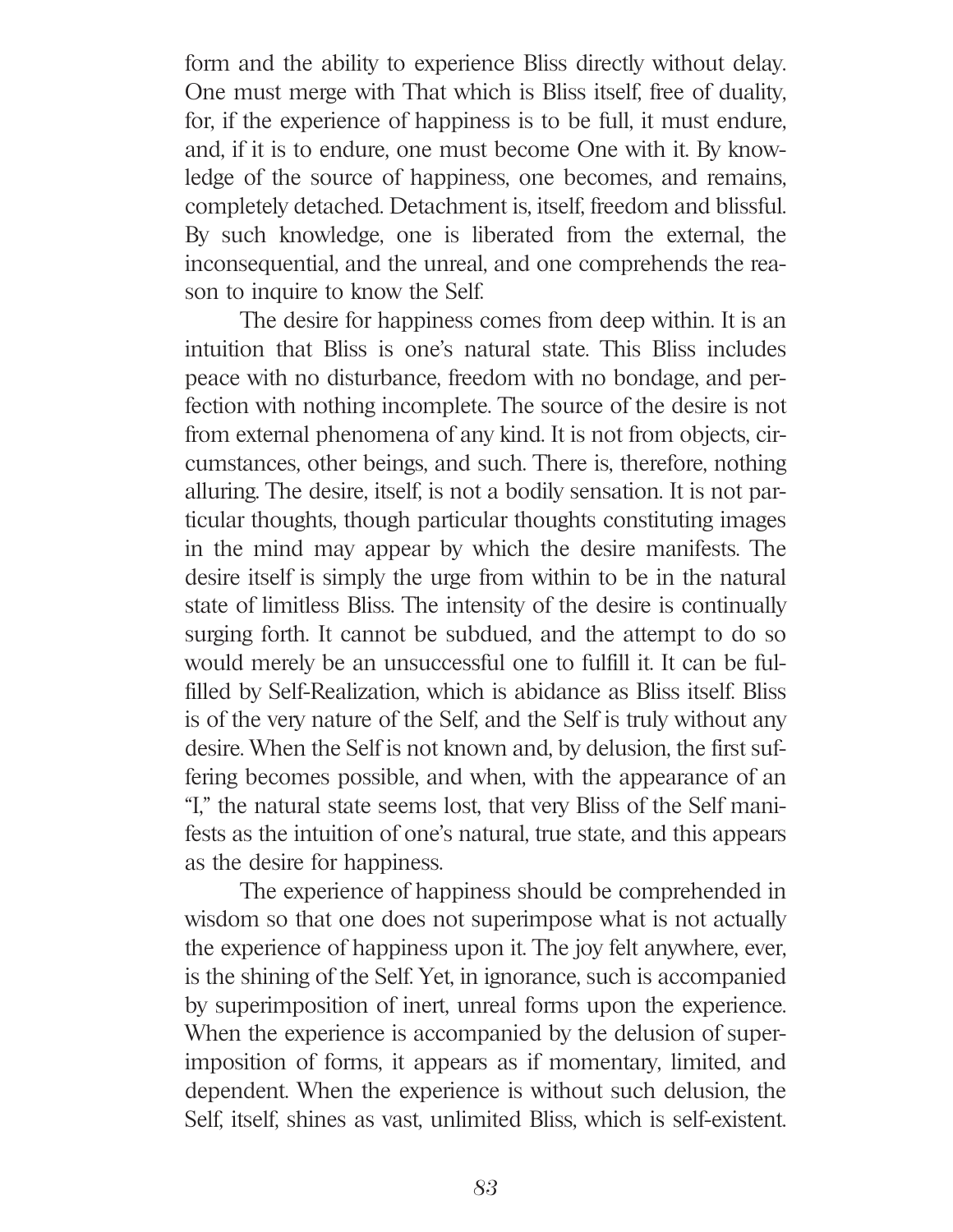Happiness is always a subjective experience, in which the ego diminishes along with its attendant notions. Thus, because it destroys the ego and those notions by the revelation of their unreality, leaving the ultimate subject unconcealed, inquiry to know the Self yields the most profound happiness. To set the experience of happiness free of limitation, the experiencer must be free of limitation, that is, free of misidentification with form. Then, one abides in infinite, unending, intense Bliss, which is so intense that even the memory of suffering and sorrow is erased. All the superimposed forms are of a sensory or mental character. The experience of happiness is not a sensation, such as seeing, hearing, etc. It is not a thought or a collection of thoughts. It is of a formless nature, shining at the same depth from which the desire springs, at the very source of happiness itself.

The source of the desire and the source of the experience of happiness are one and the same. That source is within. Unrealized, the source manifests as the desire. Realized, it shines as Bliss itself. Realization means Knowledge. Knowledge is direct experience of the Self. Such is abidance at, and as, the very source of happiness. The Self is the source of happiness. Nothing else is the source.

The Self is Bliss. The experience of it is determined by Knowledge. No other factors are involved. Seeing this is the dawn of Knowledge. To conceive otherwise is delusion. Objects, circumstances and events, sensations, and time are not factors determining the desire, the source, and the experience of happiness. The Self, which is alone the source, is always present. Self-Knowledge is the sole factor determining bliss.

Therefore, the search for happiness is actually a search for the Self. The Self is the source of happiness, the "place" in which happiness occurs, and the nature of the experience of happiness. The Self is always present. Self-Knowledge is its revelation and not its creation. The Knowledge of the Self is the blissful Knowledge of Reality. Bliss is Being, which is ever-existent, as Existence itself can never cease to exist. Bliss is, therefore, always present, and all that is required is to know its existence within oneself. All that is required for permanent, profound happiness is to know the nature of Being.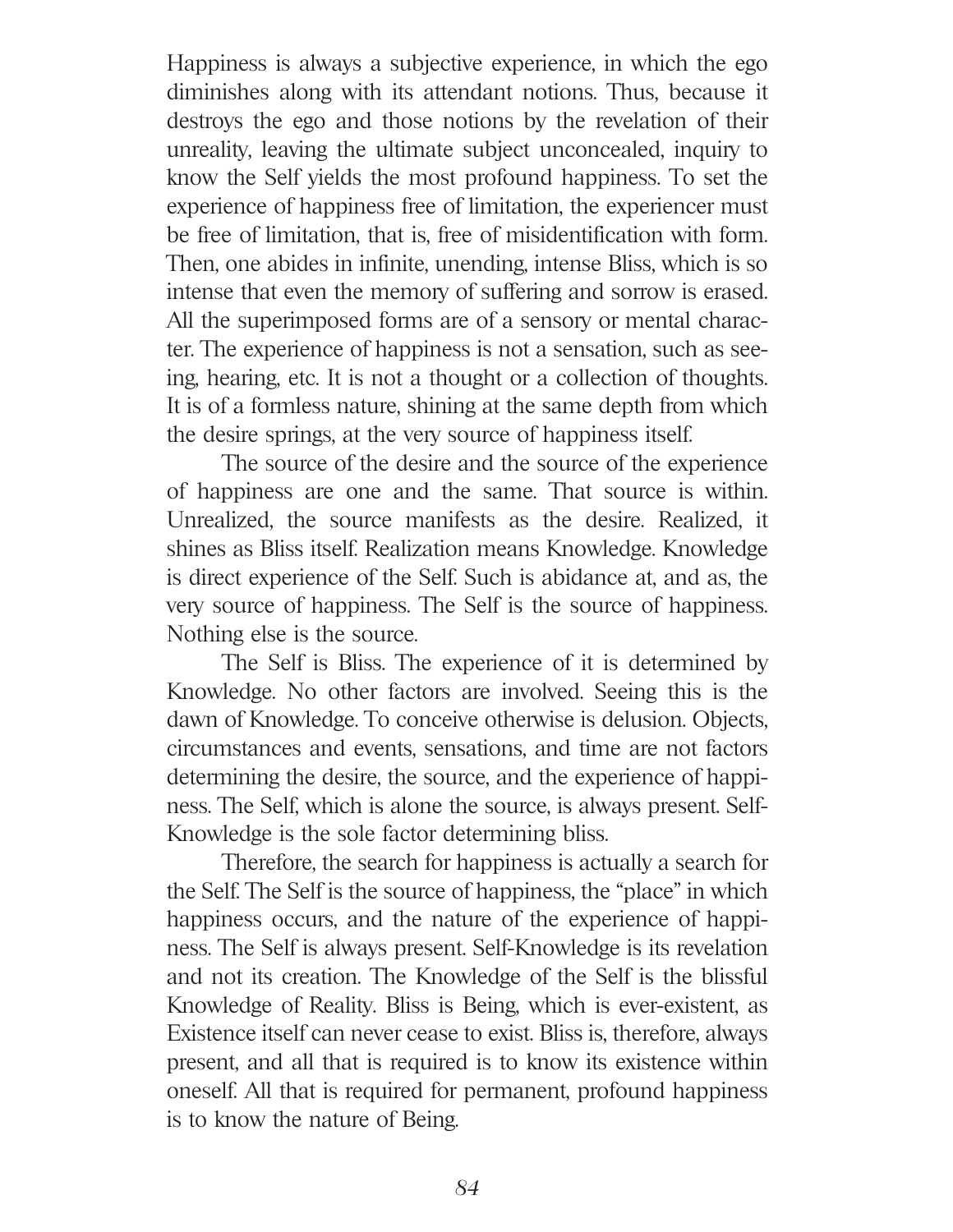#### **Immortality**

Those who are perplexed by observing life and death, who seek a spiritual answer when recognizing the approach of death, and who wish to free themselves of the transitory so as to abide as the eternal, seek the Eternal. Using the desire to be free of death to find their Liberation, they seek the immortality of the Self. They find clarity regarding the desire to endure, and thus turn this innate desire into the desire for Self-Realization. This Realization alone can fulfill that innate desire. Those who perceive transience, who feel the inner urge to find something that does not die, who recognize that everything in the world perishes and therefore what they seek must be found within in a way that transcends what is physical, and who see that it is futile to be attached to that which is only going to pass away sooner or later seek spiritually for immortality. This immortality is to be found in the Self. Abidance as the Self is Knowledge of the Self. An inquiry into the knowledge of immortality reveals that bliss and immortality are the same and that both are realizable by Knowledge. As a result of comprehending this teaching, one is liberated from the illusory connection to the body and to what is mortal. The fusion of the desire for happiness and the desire to exist results in one being endowed with a singular focus upon Self-Realization. This enables one to practice the inquiry to know the Self with the power of undistracted meditation.

Fullness and Perfection, the unceasing Bliss, reside in That which neither rises nor sets, which neither begins nor ceases. The experience of happiness is connected with the experience of eternity, and the desire for happiness is connected with the desire for eternity. No one desires a happiness that will cease, but, rather, the desire is for a happiness that will not cease and is forever. One wishes to exist forever so as to experience that happiness forever. The desire for immortality is as strong as the desire for happiness. The two are inextricably woven together. Just as no one wishes to be unhappy, so no one wishes to cease to exist, though one may wish objective appearances, such as the sensations, the body, and thoughts, to cease. All wish to continue to exist forever. This is an intuition of the true nature of Being.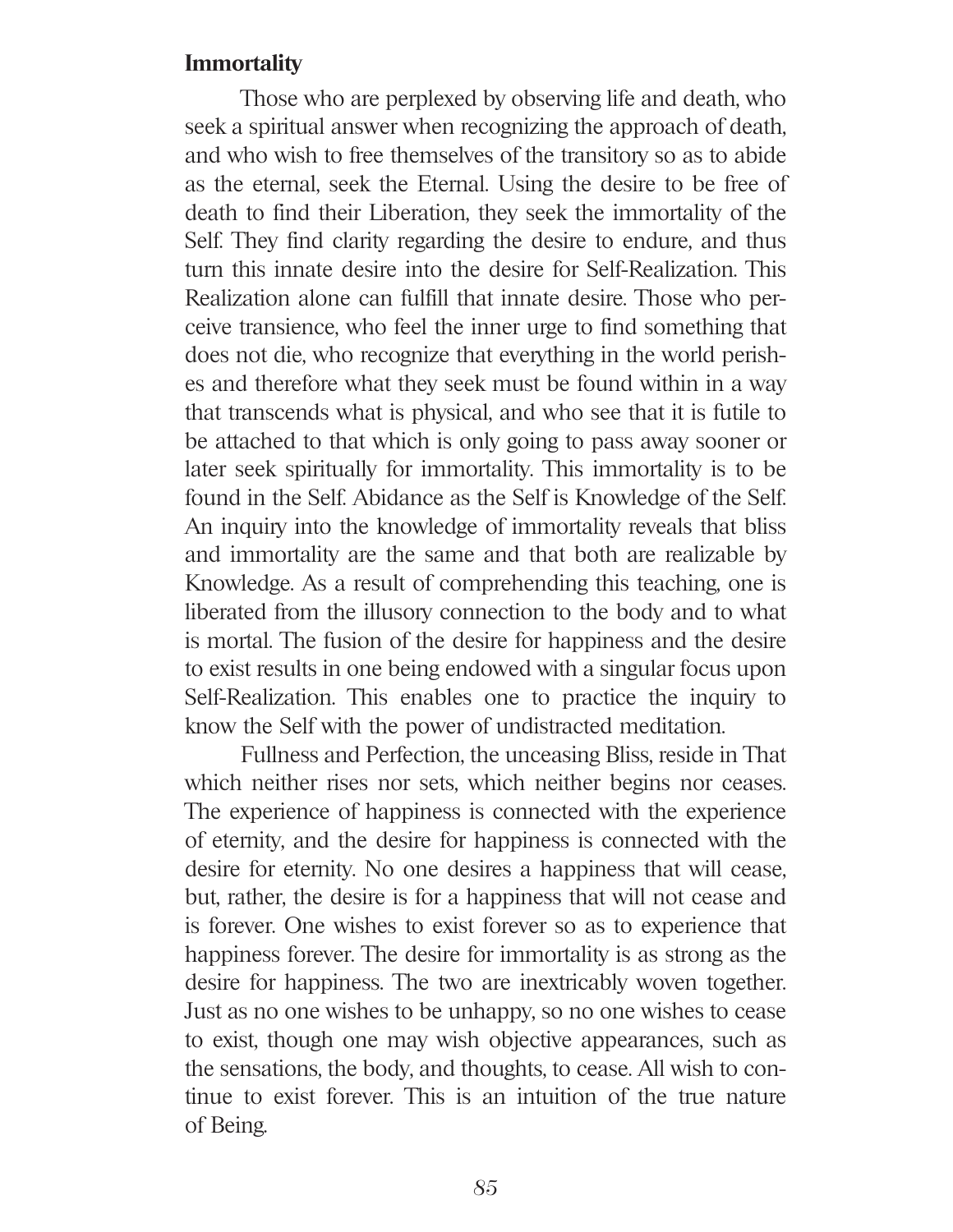This desire to exist cannot be fulfilled externally in bodily forms. The true state of Being, when it is unrealized and delusion is present, manifests as the desire for anything to last. Realized, the Self itself is the unborn and the undying, abiding in the state of imperturbable peace, completely detached and not dependent on anything. It is transcendent of the entire universe for all time. The desire to endure springs from the deepest, and it is fulfilled solely by realizing the deepest, which is the eternal Existence of the Self.

Immortality is complete happiness, for the essence of both of them is the same, and only that which is unending is complete. The transitory is not complete, and that which is suffering is not eternal. The Realization of the Self is blissful immortality. It is abidance in and as That which has no beginning or end. The desires for happiness and immortality are the same. They come from the same intuition of the Truth of the Self. Only abidance as the Self, which is the Reality, fulfills both.

The Self is that which has no beginning or end and which is real, or truly existent. It is changeless. Whatever has a beginning, a change, and an end is unreal. This "being unreal" may be understood as being utterly nonexistent or as the Existent entirely misperceived. To experience blissful immortality, one must realize the Existence of the Self as it really is; one must abide as the beginningless and endless, as the changeless. The Knowledge of the Self is the Knowledge of the eternal, the unchanging, and the completely blissful. It is the Knowledge of Reality. This is the only true perception. To see anything else is to see the nonexistent. That is ignorance. Ignorance is composed of assumptions and superimpositions. It is the non-perception of Reality and the misperception of Reality, displaying itself as the non-seeing of real, nondual Being and the hallucination of duality or multiplicity. The knowing of anything, be it gross or subtle, without the Knowledge of the Self, is simply diversified ignorance, or diversified illusion. In the Knowledge of the Reality of the Self, there remains neither multiplicity (or duality) nor anything else.

One formless Existence is, with no differentiation whatsoever. One formless Existence appears as if all this multiplicity.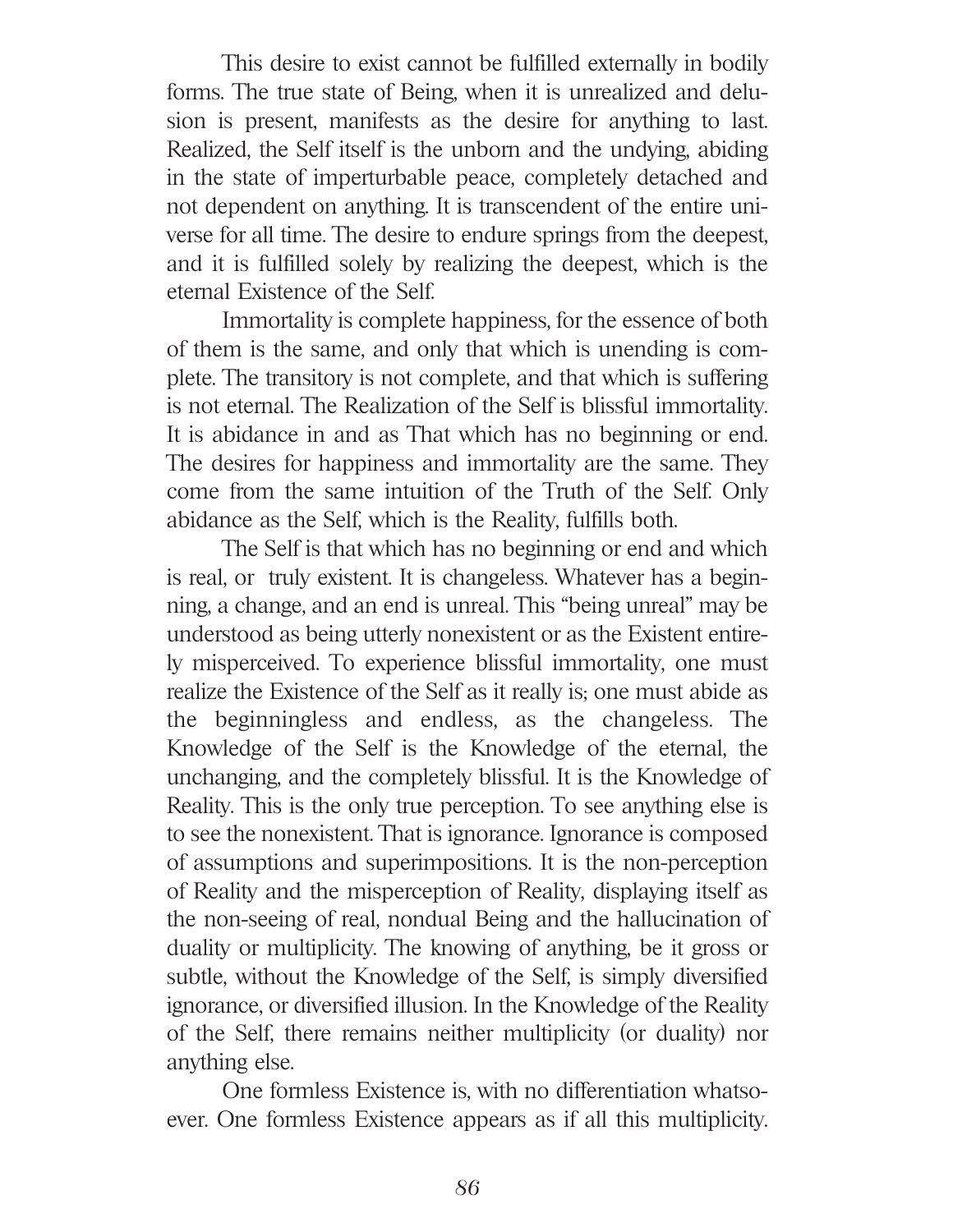All the multiplicity is only the one formless Existence imagined as such.

To realize the Truth, for the Truth to be Self-revealed, one should abandon ignorance, multiplicity, the transitory, and the illusion of form, and abide as the formless, which is real, nondual, and ever-existent. This abidance is Knowledge. The destruction of illusion means the destruction of ignorance regarding the Self, or the destruction of misidentification. Such is the destruction of suffering and the death of death. This is blissful immortality. It is simply the vanquishing of ignorance. By the Truth being revealed within, misidentifications, or superimpositions, are destroyed. By the destruction of misidentifications, or superimpositions, Truth is revealed within.

In Self-realization, all notions about the Absolute and the Self are relinquished. Notions about the Absolute are such as that it is separate from oneself, or objective, and that it is not always present. Notions about the Self are such as that it is endowed with form, minuteness, that it is changeful, material, embodied, defined by thought, in time, or endowed with individuality. For Knowledge, the superimposition of the jiva-hood (concept of individuality) is removed from Atman (the Self) and Isvara-hood (idea of the Lord, of God) from Brahman. Upon such removal of superimposition, or ignorance, one realizes the identity, as declared in the Upanishad, Tat tvam asi, That you are. Sri Ramana Maharshi revealed in his teachings, which are most direct and immediate, that if the Self remains undefined, it is only Brahman, and it alone is. Therefore, one should know the Self.

The Knowledge of Reality, which is the Realization of the Self and the Realization of the Absolute, is attained by the direct path of true Knowledge. By liberating oneself from the misidentification with what is not the Self, one knows the Self. When the real nature of what has been considered as the non-Self is seen, it invariably proves to be nonexistent, for it was dependent upon misidentification in order to even ever appear.

Blissful and eternal is the Real Self. One should regard only that which has no beginning or end, is ever existent, is immutable, is transcendent of all that has form, of all that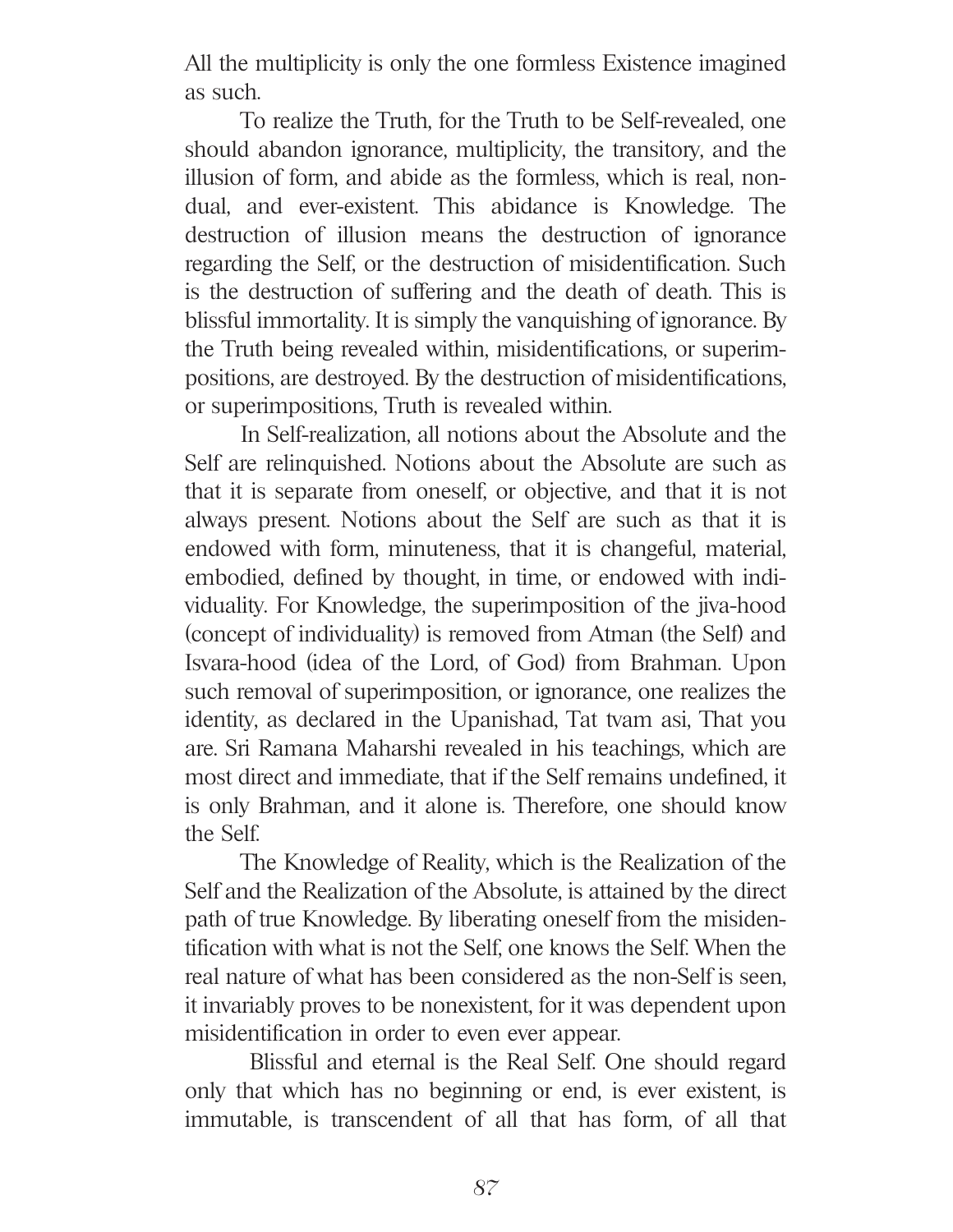changes, and of all that is in time, and which is continuous and undivided as real and as one's true Being. By this Knowledge, one abides in the natural state, which is the only true state of the Self. The Self may be said to call unto itself, as the Sought and the seeker, as the Guru and the disciple, as God and the devotee. It seeks itself as meditation. It reveals itself as inner experience. It knows and abides in itself for blissful eternity. May this blissful, immortal Knowledge shine clearly.

## **The Self and the Body**

For Self-Realization, it is necessary to know the Self as transcendent of bodily form and limitation. By liberating oneself from the ignorant misidentification with the body and its attributes, one abides as the infinite and the eternal.

Those who understand that they seek a Realization that is not a bodily state, and who are neither enamored of nor ashamed of the body, seek to discern the Self's freedom from the body and its attributes. That is, one should know the Self's transcendence of all bodily definition. The results of this knowledge of the Self's freedom from the limitations of the body and its attributes are bliss and peace that are undisturbed by bodily conditions, spiritual freedom from birth, growth, decay, illness, and death, and transcendence of action.

A wise yogi, intent on the supreme Knowledge, remains detached from the body, its attributes, and its activities. He utilizes the bodily form, while it is alive, as an instrument for selfless activity inspired by wisdom, by the desire for Liberation, and by the immensity of Grace, acting with corresponding equanimity, purpose, and devotion. The bodily activities are used as an instrument that expresses the divine. By contemplation on its wondrous workings, the body may be viewed as a reminder of the supreme Consciousness by which it appears, as does appear the entire universe. The emphasis is placed, not on the reminder, but on that of which one is reminded. Yet, the yogi abides unmoved by pleasure and pain, motion and inactivity, and birth and death. For invariable Bliss, one must know one's freedom from the body and all bodily attributes. Knowledge is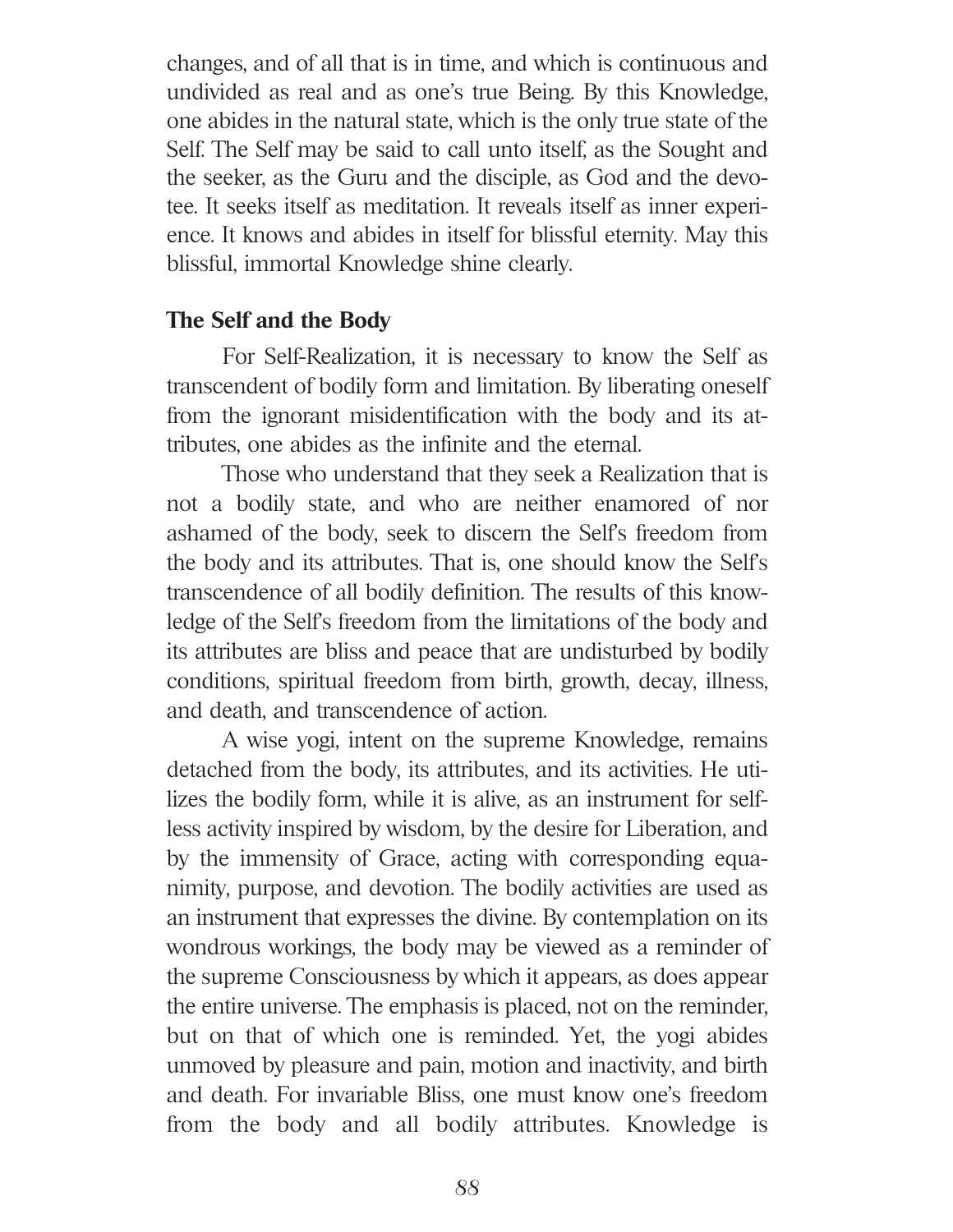Realization. It is neither something done nor is it any bodily transformation, but it is the comprehension of what is true.

The Self is formless, birthless, deathless, and immutable. It is eternal and infinite Being-Consciousness-Bliss. Realization of this results from liberating the Self, by the essential discrimination inherent in the inquiry, from the illusory bondage of ignorance, which is composed of the delusive assumption that the Self is something other than the true Being that it is. It is possible to realize this true Being only if one is thoroughly free of the ignorance that consists of misidentification with the body, for a body has form, birth, death, change, does not last forever and is not infinite. As long as there is any misidentification with the body, the real nature of the Self will not be known, or the Self will be misconceived in terms of the limitations of the body. When such misconception is relinquished by a deep inquiry into one's actual Being, the nature of the Self is self-evident.

The Self is changeless Existence. The body changes continuously, even if this change is noticed only after some time. How, therefore, can Existence be equated with the body?

The Self is birthless. There is no time when it is not. There is no experience, no knowledge, and no memory of nonexistence or of the commencement of existence. The body has a birth. How, therefore, can Existence be equated with the body?

The Self is immutable. There is no increase or decrease in Existence. The body has growth and decay. How, therefore, can Existence be equated with the body?

The Self is deathless. There is no time when Existence is not, and nonexistence cannot even be imagined without oneself existing to imagine so. The body is transient and is subject to death. How, therefore, can Existence be equated with the body?

The Self is partless, indivisible, homogeneous, pure Existence. This Existence is beyond its name. The body is a multiplicity of elements and organs, a conglomerate of cells, apart from which there is no entity that can be referred to as a "body." The body is matter. The Self is immaterial. How, therefore, can Existence be equated with the body?

The body is composed of matter, the very same that is contained in the food it consumes. Why should one regard that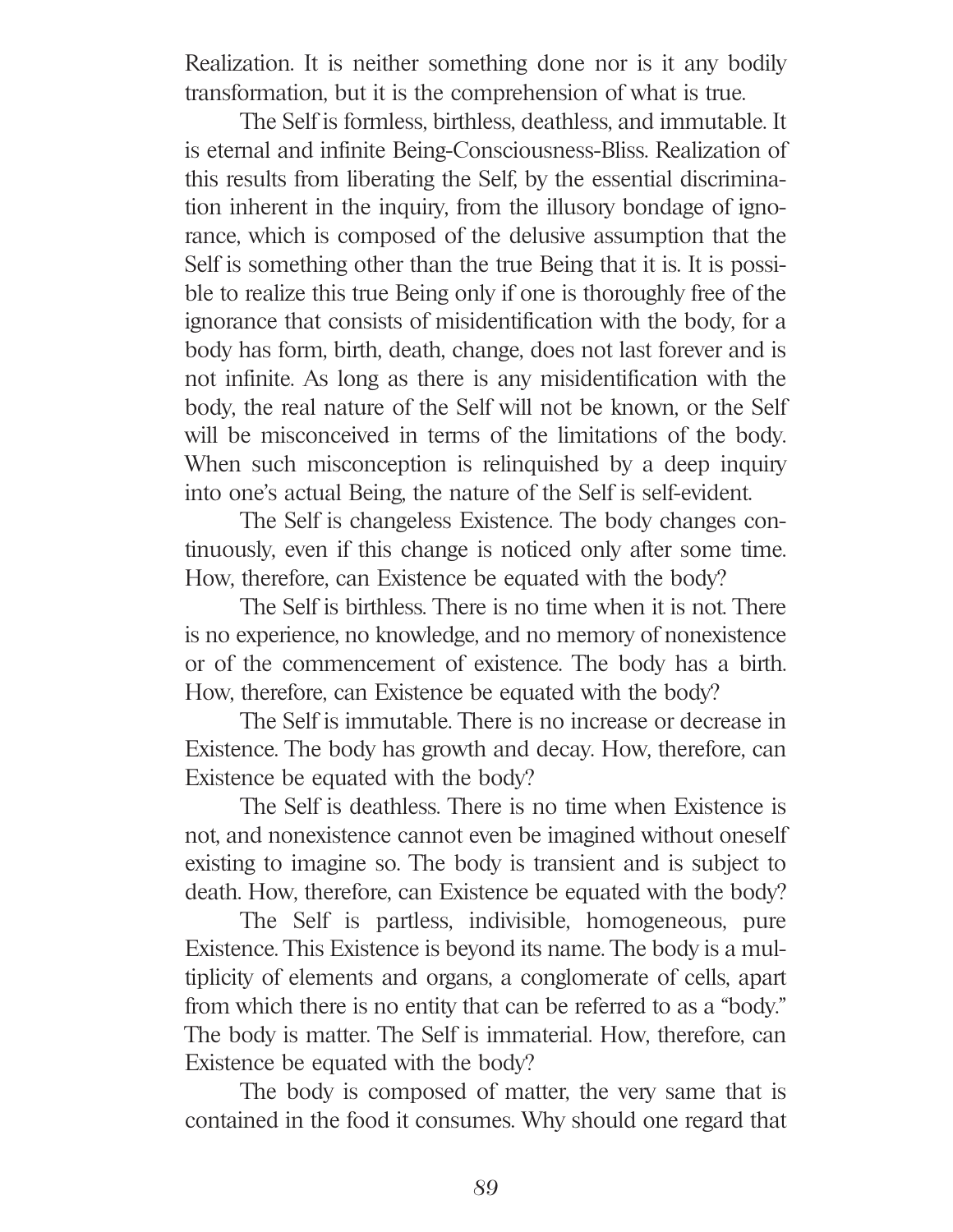as oneself? Before eating it, it is not regarded as oneself. After eating it, it is, by delusion, regarded as oneself, provided one does not regurgitate it. After it passes along the system of digestion, it is certainly not regarded as oneself. Similar is it with the parts of the body. They are regarded as oneself only so long as they are connected with the rest of the body. The misidentification is, thus, arbitrary, and delusively associated with proximity to the rest of the form of the body. How, therefore, can Existence be equated with the body?

The Self is not momentary, but permanent without a moment's interruption. Its Existence does not cease even in the absence of perception. The body is momentary. It endures but for one lifetime. It appears only in the moments of perception. How, therefore, can Existence be equated with the body?

The Self is nonobjective and ever the knower. The body is objective and always only the known. How, therefore, can the Self's Existence be equated with the body?

The Self is attributeless Existence. The body is known by its perceived attributes, apart from which there is no body. How, therefore, can the Self's Existence be equated with the body?

The Self is continuous. It does not commence at birth, and it does not cease at death. Existence does not have the attribute of "living" or "dead." Existence and the Knowledge of Existence are full and not partial. Knowledge of Existence is not sporadic and does not move about to different parts. The Existence of the Self is the constant background of the body's appearance and disappearance, and, likewise, of the waking and other states of mind. The body is discontinuous in several ways. For the body, there is life and death. The experience of the body is sporadic in perception, with only one, or a few, parts, limbs, or senses experienced at any one time. Never is one aware of all of it at once. The body appears only in the waking state of mind. How, therefore, can the Self's Existence be equated with the body?

The Self is nondependent Existence. It is, regardless of the senses and corresponding thoughts. It is directly and immediately known. It is not known through something else. The body is entirely dependent on sense perception in order to appear. The senses depend upon the mind. There is no body apart from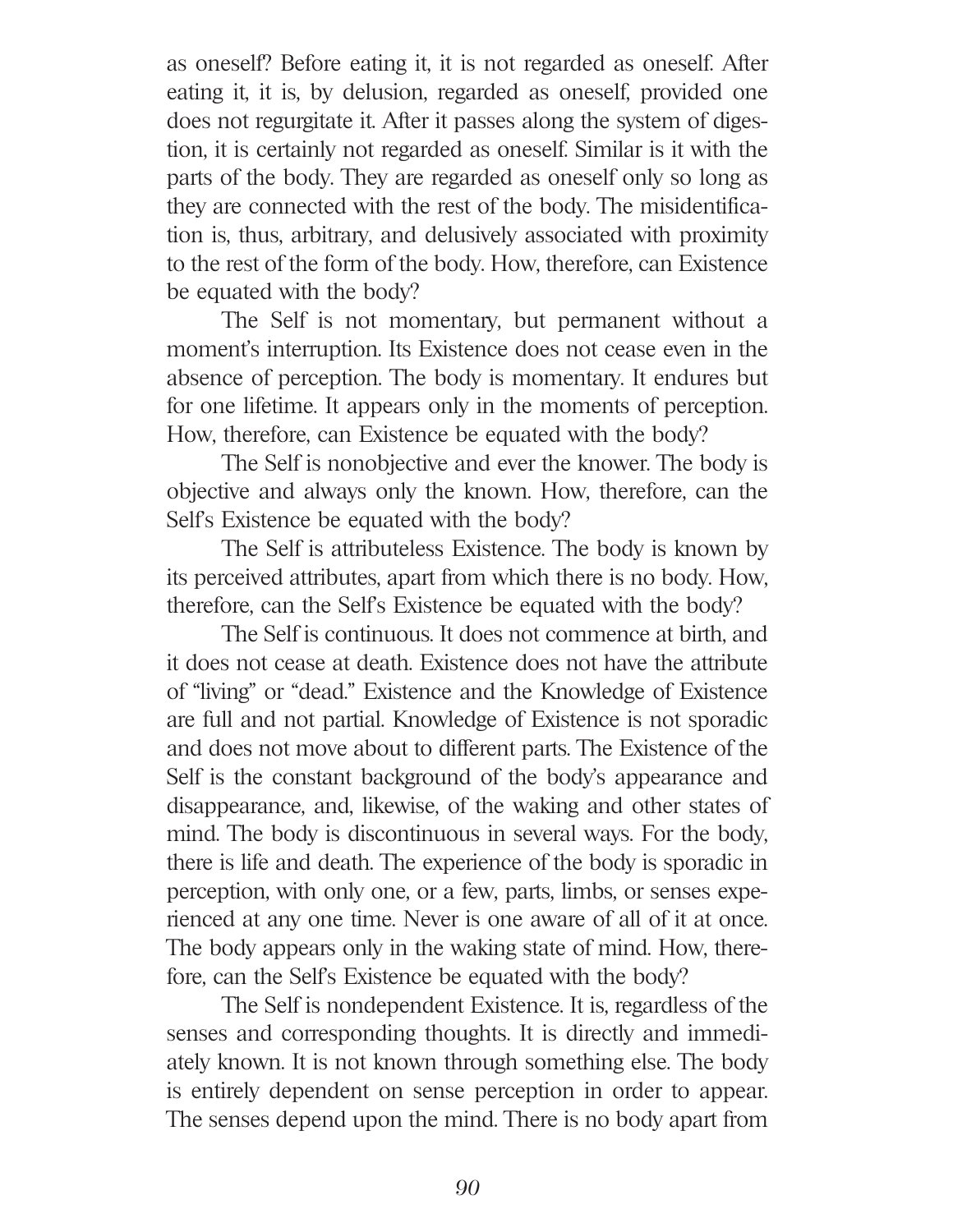these. How, therefore, can the Self's Existence be equated with the body?

The body has no sense of "I." The "I" belongs to Existence. When the "I" sense is confounded with the body, such is delusion, and the Self is then assumed to be a bodily being or an embodied entity. There is no actual experience of being a body. There are only sense perceptions, which are misconstrued in delusion. There is actual Existence, with its own unbroken continuity, the invariable, constant knowledge that you are. There is no memory of being a body. There is the timeless knowledge of Existence. Memory is always only of something objective, yet the object itself does not exist. So, the memory of it is also unreal and cannot actually exist. The body is an illusion in time and space. The Self is not in time and space. How, therefore, can the Self be equated with the body?

The notions of an existent body and that the "I" is the body are only delusion, utterly dependent upon the conception of such. The Self is self-existent and not a notion or a product of a concept. The Self is naturally, without effort, thought, notion, or becoming anything other than what it is, the "I."

Therefore, the Self is not the body. The Self is bodiless, immutable, indivisible, unborn, undying, indestructible, everexistent, continuous, formless, partless, beyond the elements or matter, nondependent, and self-existent forever. This is beyond all doubt.

The Self is motionless and actionless. The body moves and acts. The Self is not affected by the actions of the body. It does not act, move, or change by the results of the motions and actions of the body. Abidance in this Knowledge alone constitutes the truly still or actionless state. This alone is truly Liberation from karma, which can never be achieved within the context of the "I am the body" notion and its corollary concept, "I am the doer." All physical experience, from birth to death, inclusive of everything between, is only for the body. The Self is free of all of it and without birth or death. The body is inert and not endowed with Consciousness. The Self is Being-Consciousness and is never nonexistent or insentient. Being-Consciousness plus bodily definition is called "life," which, not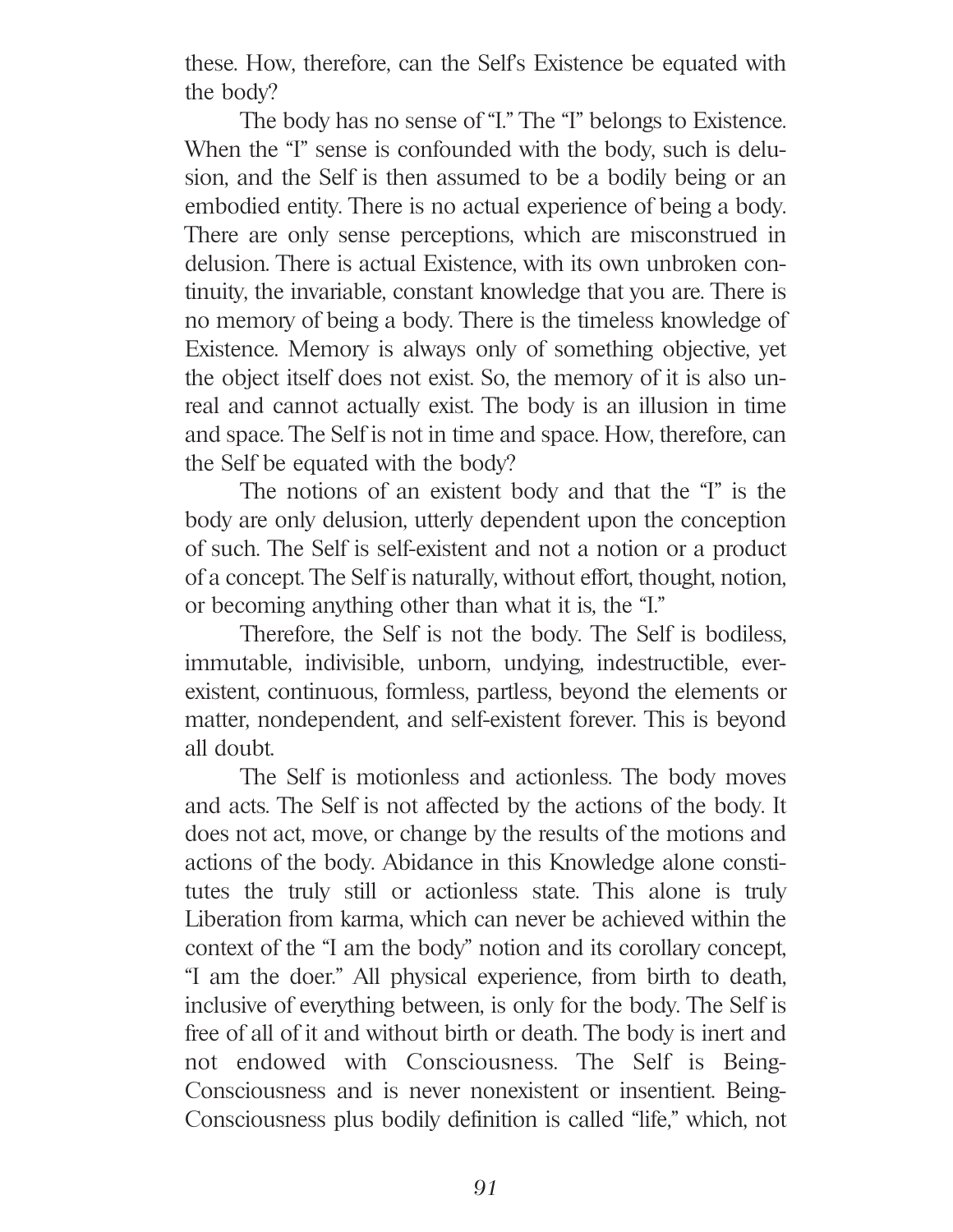being eternal or true, has a death. In delusion, one thinks that the Self, of the nature of Being-Consciousness, perishes, rather than that the bodily definition, being with a start and false, cannot last. Being-Consciousness, as it is purely, is bodiless and has neither life nor death. In Knowledge, this is clearly evident. Thus, one who abides in this Knowledge of the Self abides in imperturbable Bliss.

The Self is not located in a body. It is not in space. It is not located in relation to a body. That is, it is not in or out of a body. It is simply undefined by the body. The Self, being spacelike but not in space, has no location. Being is neither a particular part of the body nor confined inside it. If it were a spot or in a spot, the spot could be pointed out, and that very form would be the Self or would contain the Self, but, then, the Self would neither be existence nor real, neither infinite nor eternal, and there would be no liberation from bondage. Then, the very declarations of the wise would become false. This result and its causes are absurd. If the Self would be located throughout the body or in a bodily spot, such location would be objective. The Self, though, is nonobjective, and the nonobjective cannot have an objective location or other objective attributes. If the Self were located in the body, when that part of the body underwent change or decay, so would Existence itself. If that part of the body would be lost, the Self would be lost; if forgotten, then forgotten. The Self, which is real Being, is never modified, is always present, and is never forgotten. If the Self would be located throughout the body, Existence would diminish and change as the cells of the body change. If one part were lost, even a single hair or cell, Existence would diminish accordingly. This, though, is not so, for the Self is changeless and ever undiminished. The Self is not located in the body. The entire assumption of being located in a body, as if the body were a container of the Self, is not true.

The perception, or idea, of a body and the notion of location appear in the mind, which is in, and illumined by, Consciousness, which is beyond all that. The known occurs within the knowledge of the knower, which is of the nature of Consciousness, and not one bit otherwise. Therefore, the Self is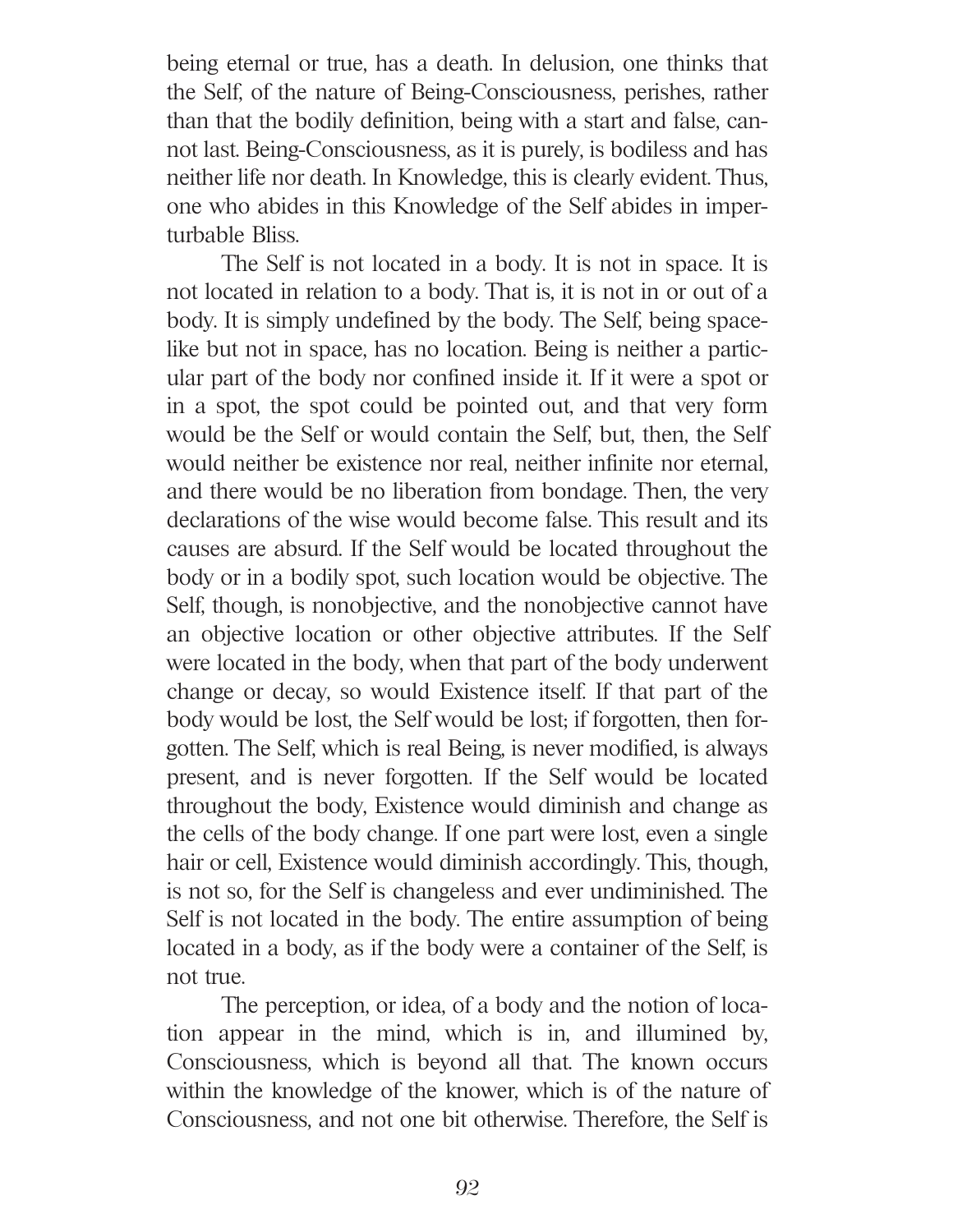not the body and is not in the body. There is no birth or death for the Self, and the Self does not enter into or exit out of the body. It is not in relation to a body. It is not in the body now, nor is it out of the body at some other time. It is locationless.

The Self ever is as it is, with no modifications. What it is, it is always. The body, with its transience and mutability, is not an attribute of the Self. The Self does not possess a body, for, otherwise, it would always have it, which is not so. Possession of a body is not in the nature of the Self, and the Self, being Reality, never changes its nature. The Self does not have a body, as possession implies division, or the duality of the possessor and the possessed and posits their relation. Being is nondual and indivisible. Existence is Absolute and infinite. It is not in relation to anything. There is not anything to which it could have a relation, as a finite object might. The Self does not have a body, as an attribute can only be for a "thing," and pure Existence is not a thing. The Self does not have a body. In this lies its great freedom.

The body does not possess, or have as an attribute, the Self. The attributes of the body are not the attributes of the Self. The body is a form. The Self is formless. The formless does not have a form in any manner. The Self is infinite and space-like, ever the same, and bodiless. The infinite does not wear a body, and the space-like has no form. The body does not possess the Self, and the Self does not possess a body.

May there be the conclusive Knowledge that the Self is not the body, the Self is not in a body, and the Self does not have a body. Know the Self to be bodiless. Thereby, abide as the Self, the bodiless Absolute. May this Knowledge shine steadily.

#### **The Self and the Senses and Prana**

Those who would know the Self by Knowledge cease to regard the senses as the measure of Reality and of the Self. This non-sensory Knowledge reveals the Self's freedom from the senses and sets one free of the limitations of the senses. Those who know that there is neither permanence of the senses nor happiness via them, who do not equate pleasure with happiness or pain with sorrow, but recognize that happiness and sorrow are determined by Knowledge of the Self and ignorance respectively,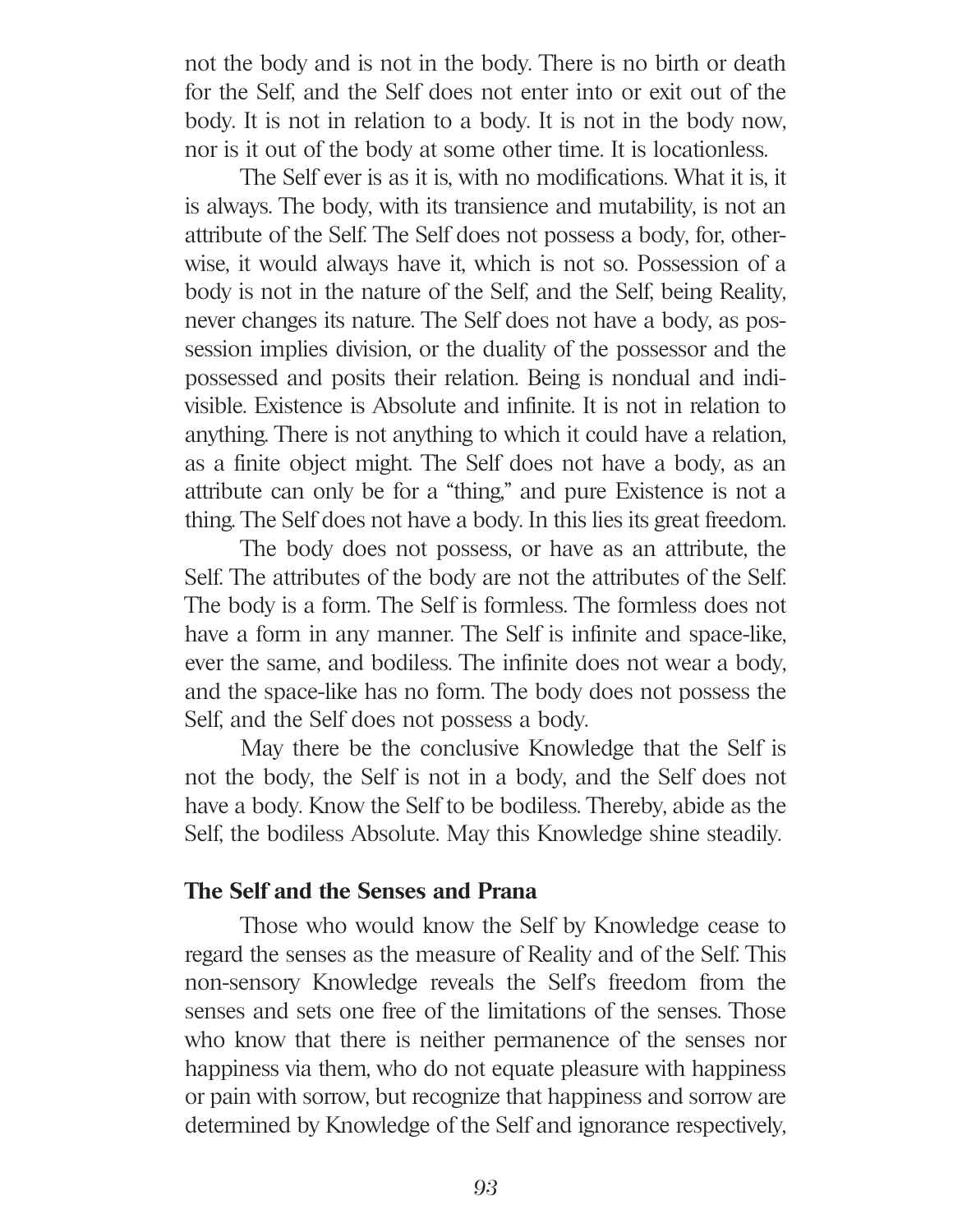and who desire to experience the spiritual Truth beyond the senses, take recourse to the inquiry to know the Self. By such inquiry, the Knowledge that the Self is innately transcendent of the senses and not bound by the senses in any manner shines. The Knowledge of the Self is itself free from the limitations of the senses, as is the Self itself, and those who abide in this Knowledge remain unmoved by whatever happens to the senses. By the Knowledge of the Self, which is the Knowledge of Reality, one brings about the destruction of the foundations of the delusion of believing in the existence of an external world.

The wise yogi knows that the senses do not and cannot provide happiness, that attachment to the senses or their objects is bondage, that the senses are neither bliss nor immortal, and that the purpose of life is not fulfilled by any kind of sensory experience. Such a one knows that Liberation is not any kind of sensory experience and that Realization is not a particular kind of sensation, not an increase of sensation, and not a decrease of sensation. One's freedom from the senses must be firm and natural for there to be Realization. This necessitates the Knowledge of the Self's transcendence of the senses.

The Self is Infinite Consciousness, unchanging Being, perfectly full Bliss. Vast and space-like, formless and unconditioned, it is. Of immense, silent peace, ever-shining and motionless, it is. Within it, without actually occurring, there is imagined the realm of objective experience, manifesting as the world perceived by the five senses. There appear five kinds of senses with their corresponding kinds of sense objects. Within the realms of the senses, a great variety of sensations and an apparently uncountable number of sense objects arise. These are the sense experiences of living beings, which are differentiated from one another by means of misidentification with the body. Like the surface ripples and foam on the waves in the ocean of Consciousness, like clouds in the sky of pure Being, are the senses. The Self is Being-Consciousness. To confound the Self with any or all of the senses, in any way, is ignorance. Freedom from misidentification with the senses is Knowledge. Since Knowledge is Liberation, and since one seeks to know Reality and not create it, for it always is, therefore, one should discern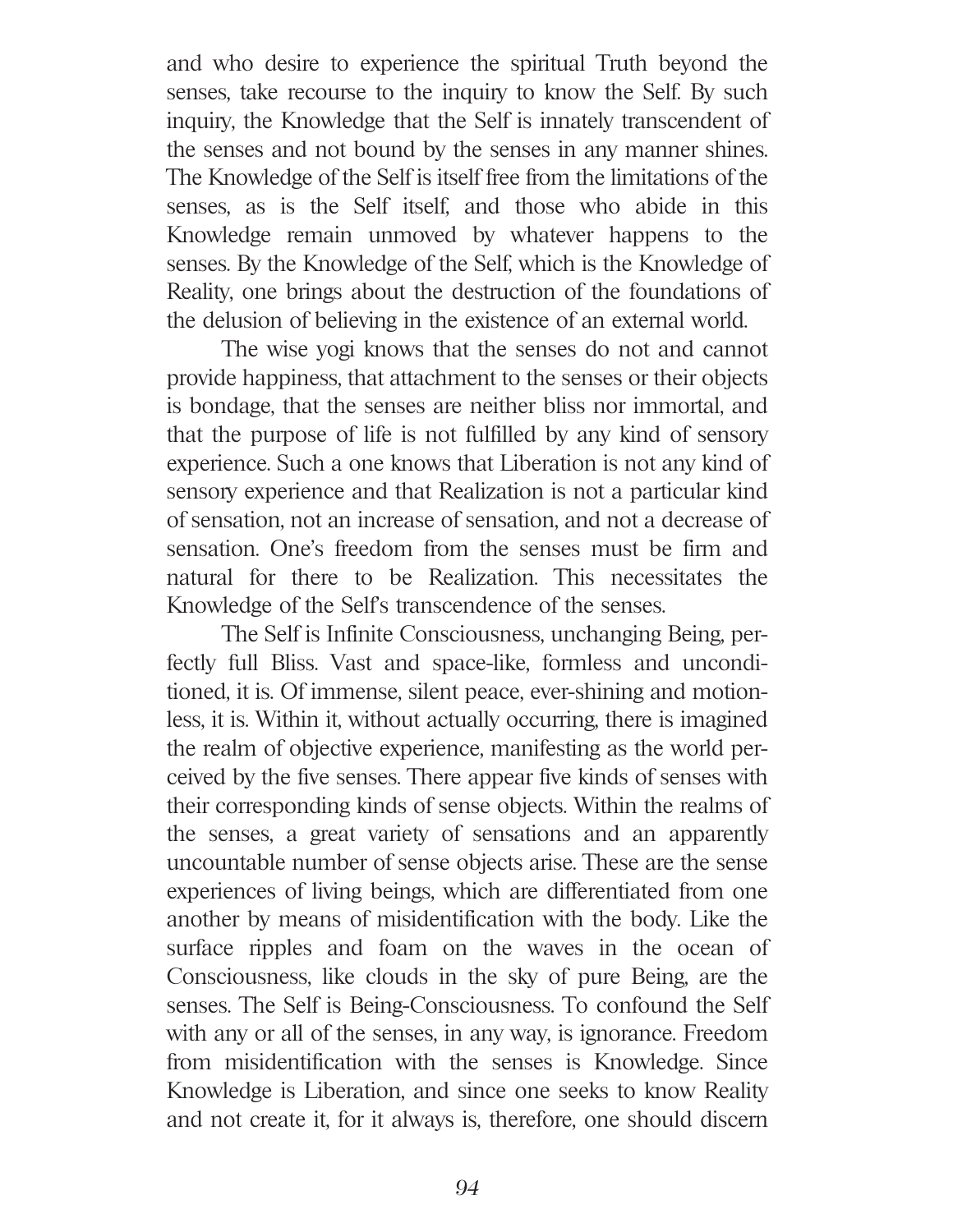clearly the Self, its innate freedom from the senses, and its freedom from all the limitations of the senses.

The Self is singular and indivisible Existence. The senses are multiple and divided. The senses themselves are objective, the known, just as the sense objects are. The Self is nonobjective, ever the knower, of the nature of Existence-Consciousness. So, how can the senses be considered to be the Self?

The Self is changeless, continuous, permanent Existence. The senses are changeful, discontinuous, and impermanent. The senses are lost, dulled, or altered in death, old age, and illness. The senses change during the lifetime, from infancy until the end of the body. The senses are changing all the time, transforming into dull and acute states, subject as they are to the three guna-s—the qualities of tamas (inertia), rajas (agitation), sattva (tending toward the light of Knowledge). Each sense takes a turn being predominant and fades due to a change of the sense organ, the mental attention, and similar factors. The senses appear only in the waking state. With each state of mind, they change. Upon the death of the body, which is not the Self, the senses are lost entirely. Rarely are all the five senses active, or experienced, simultaneously, but Existence is always wholly present. The senses are just a momentary function. The Self is steady, self-existent Reality, permanent, and not a function of some other thing. It is Being and not a doing or activity. The Self is not determined by any conditions and is itself without any conditions whatsoever. The senses, though, are determined by conditions such as the condition of the sense organ, the environment, the experience of which is the result of the interaction of what appears to have become split in Consciousness---that is, the object and the instrument used to know it---and the mental attention given to or removed from the senses. From a higher view, in the one mind, all three mutable factors appear, determining the five sense experiences. Partless Existence, which is the Self, is beyond the changeful appearances in the mind. So, how can the senses be considered to be the Self?

The senses are part of the body. The body is perceived only by the senses and has no reality apart from them. Each illusion depends on the other. Such illusion is like the painting of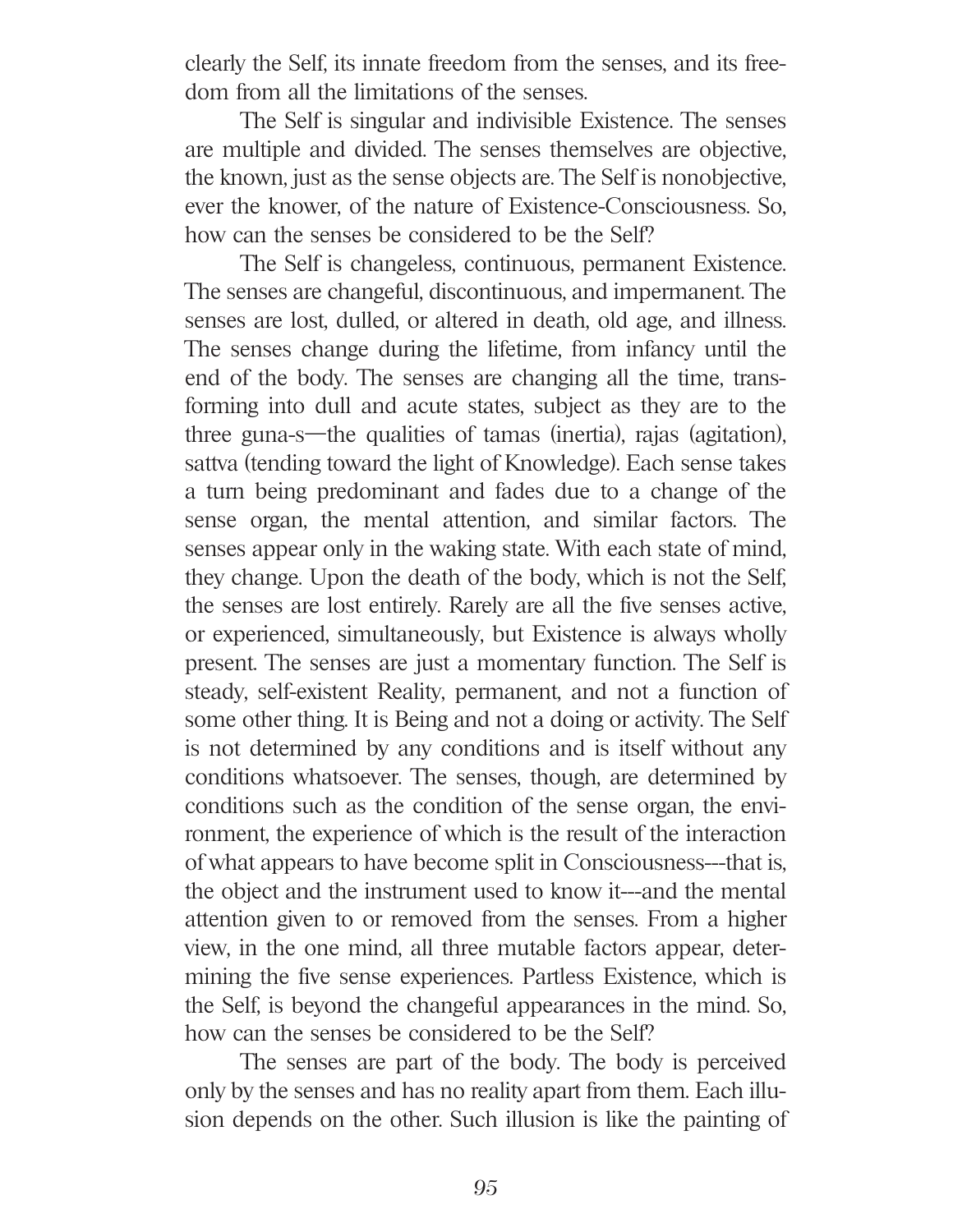a wall that is painted on the wall depicted when the wall itself has not yet been built. The Self is bodiless and is not a part of the body or associated with a location in relation to a body, unlike the senses. So, how can the senses be considered to be the Self?

The senses depend on the Self. The Self exists as it is, innately nondependent on the senses. This is the highest state of detachment. As pure Being, one is always detached from the senses and, thus, to the whole world.

The Self is not the senses and is not experienced by the senses. The senses are capable of perceiving sense objects only, and the Self is not a material object. The sensory experience is only that of sensation, and not of a separate sense and object. The Self is not a sensation or a product of sensations. So, how can the senses be considered to be the Self?

The Self is the eye of the eye, unseen by the eye. This Self, which is formless Being-Consciousness, cannot be sensed and does not have senses. It is not a sensing entity, conceived as a nexus of all the sensations, but ever unalloyed Consciousness. The Self is all-seeing but eyeless. In truth, the senses do not exist. They are only a figment of the mind, which is in the infinite Consciousness. Upon the substrate of the Self, which is Being-Consciousness, the senses, which are but the thought of them, appear. The sense objects do not separately exist, but appear only to and in the senses. The senses vanish, leaving the substrate unaffected and all alone. The substrate is Reality, which is immutable. There is no actual creation of the senses in that Consciousness. By this Knowledge, one remains identified as the Self and not misidentified with the senses, which are unreal. Let there be this steady Knowledge. May the unsensed Knowledge of the Self, free of all the limitations of the senses, abide.

Those who yearn to go beyond the illusory boundary of life and death, who desire to be beyond the limitations of life, and who do not wish to suffer death clearly discriminate between Existence, or Consciousness, and prana, or life energy. "Prana" signifies the life-energy, that which seems to animate the body and the senses, without which they are inert. Prana in various combinations with the body, senses, and the mind is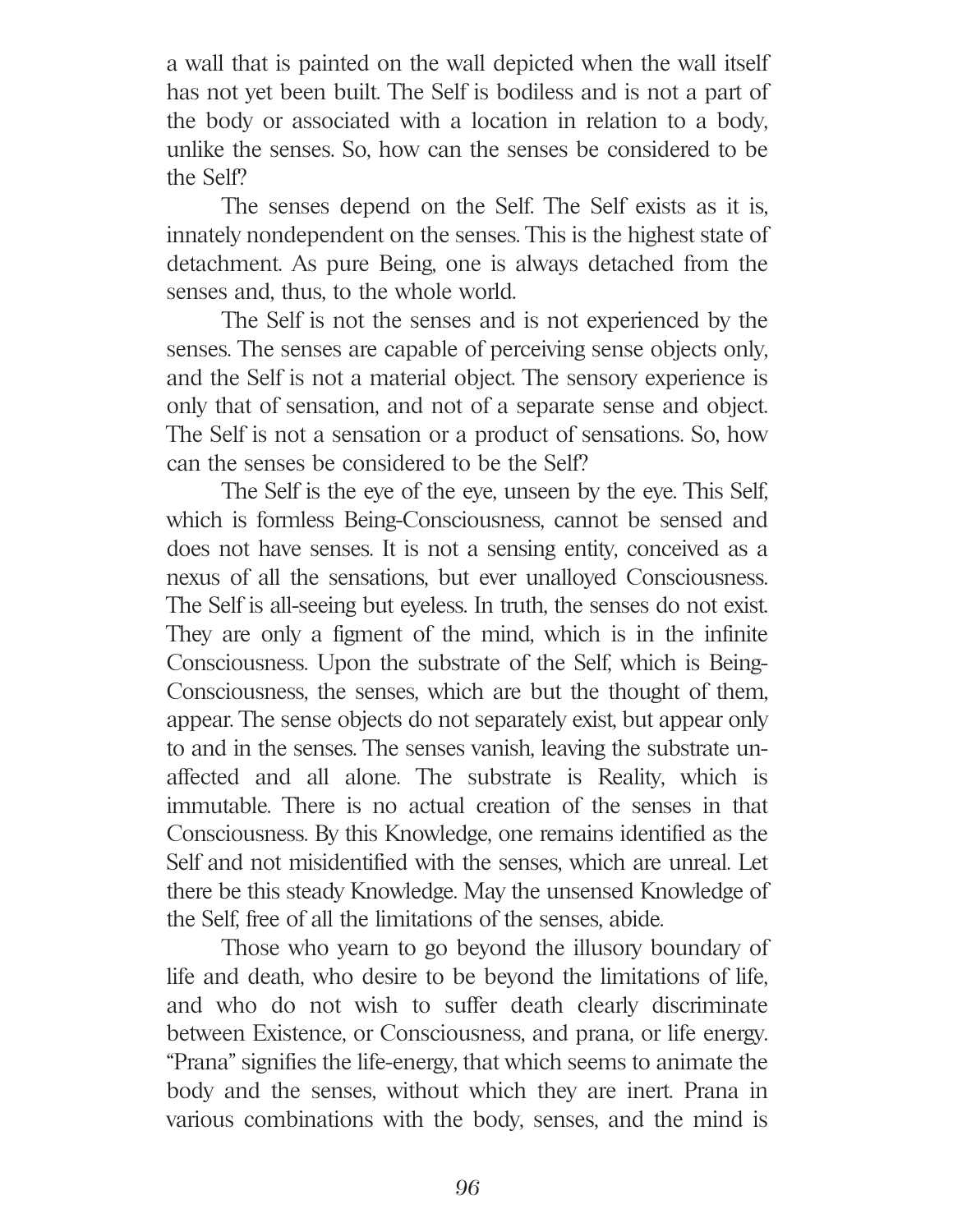that which is responsible for the experiences called "physical" and "subtle." Without such animating energy, there is no bodily or sensory experience, for a corpse has no experience and its sense organs, though intact, are not animated and do not produce any experience. The result of inquiry to know the Self is abidance as pure Being-Consciousness, which transcends the animate and the inanimate, and which never dies, and this is abidance in the invariable state of the Self.

As long as one is identified with the prana, there will be the differentiation of living and dead, and the one Being which ever is will appear veiled. When this misidentification is destroyed through Knowledge, this duality vanishes. Prana undergoes fluctuations from birth to death, in health and sickness, and varies according to lifestyle and activities. Being does not fluctuate. So, how could prana be equated with the Self?

The animating prana is objective. It is something experienced and not the Consciousness that knows it. It is not being alive that enables one to be conscious, but Consciousness that knows the state of being alive. So, how could prana be equated with the Self?

The life-energy seems to locate itself throughout the body. The Self is not located in a body or spatially in any manner. So, how could prana be equated with the Self?

The prana functions, animating the body and the senses in various ways. The Self, which is Consciousness, remains as its witness. The Self is the immovable Reality of Existence and not a function. So, how could prana be equated with the Self?

The prana does not remain eternally as it manifests, but, at some time, it is absorbed. It may be said to be absorbed into the great, universal prana, which in turn is absorbed in the Absolute. It may be said to be absorbed in the mind, which in turn is absorbed in the Absolute. The Self is itself the Absolute and is never absorbed into anything. That which actually exists always is. That which can be absorbed, or which has a beginning and an end, is an unreal appearance, and ultimately does not exist. The Self exists, and there is nothing else into which it can be absorbed. So, how could prana be equated with the Self?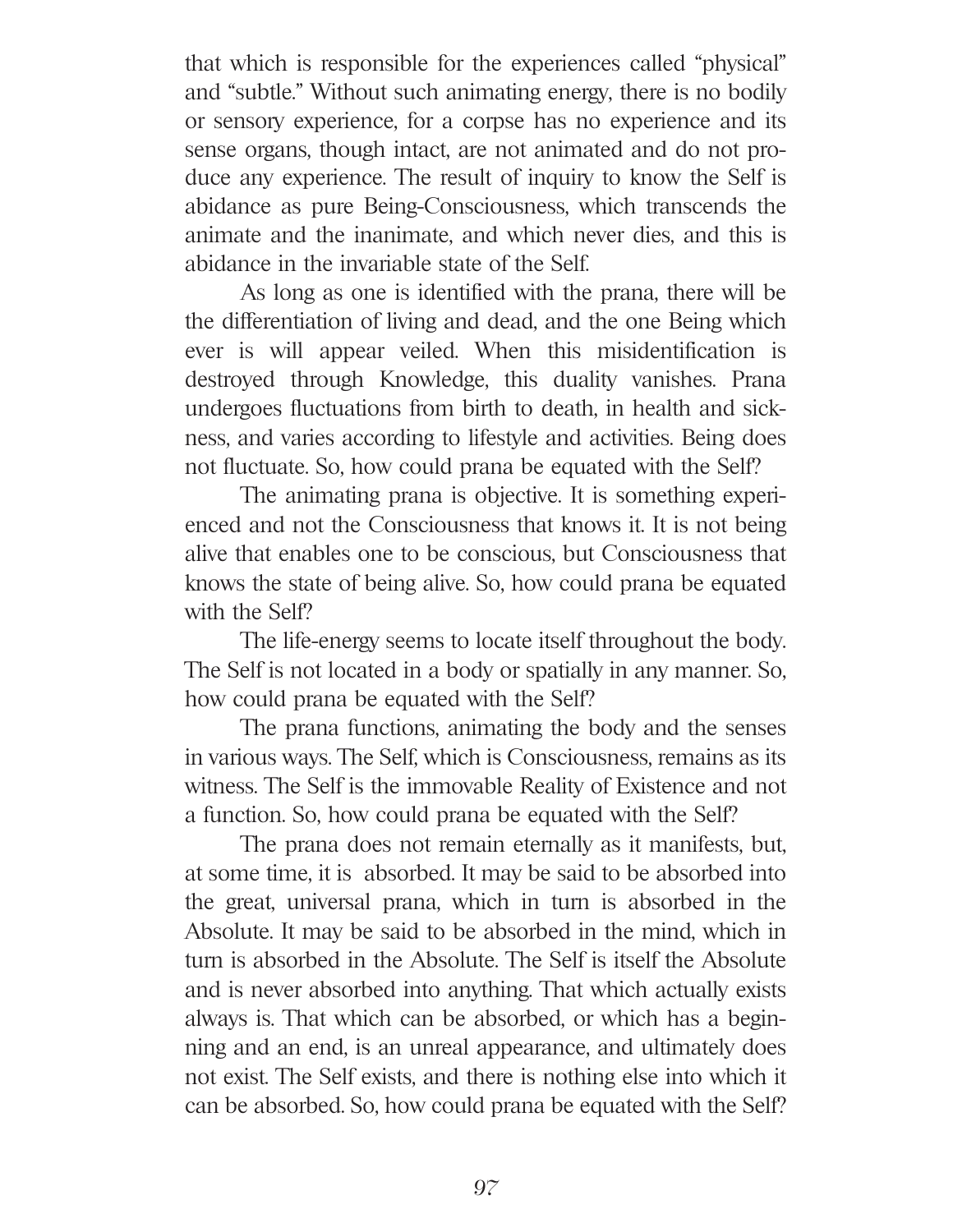The prana depends upon the Self. The Self does not depend upon the prana. There are ways, such as those known by some yogis, to alter the prana or its functions. The Self is unalterable Being and immutable. One cannot modify Being, and one cannot stand apart from Being to attempt to modify it. So, how could prana be equated with the Self?

The life energy is ultimately transient, whether viewed as one's individual bodily life-energy or as all the manifest life energy. The Self is that which is eternal. There is no time when one begins or ceases to exist. This Self, which is Absolute Being, ever is as it is. So, how could prana be equated with the Self?

Therefore, the Self is not to be identified with the prana, the life-energy, and does not bear the prana as an attribute. The Self is free of prana and all that manifests due to prana. May there be this unwavering Knowledge. May there be this immortal Knowledge of the timeless Self and Liberation from the illusions of life and death. May this eternal Realization be.

#### **Reality and the World**

In as much as the view of the world is a mirror image of the view of oneself, as the identity of oneself determines the definition of the world, as the seer himself appears as the seen, the "I" as "this," for the purpose of knowing Reality without veils, one should inquire to know oneself, giving up the objective outlook as well as the ego to whom it belongs. Those who are detached from the world and the senses, who are not identified with the body, who perceive the transient nature of all in the world, and who yearn for the direct experience of the Knowledge of Reality as it is should so inquire. A wise yogi views the world as transitory, as inert, and as a passing dream. Such a one never expects the world to provide him with what is his: happiness, identity, and reality. To transcend it is to remain blissful, at peace always, and free in the Knowledge of the unreality of the world and the Self's freedom from that illusion. This is the perception of Reality free of the forms of illusion. Abidance in worldless Being, true perception, transcendence of the world, limitless freedom unaffected by anything of the world, direct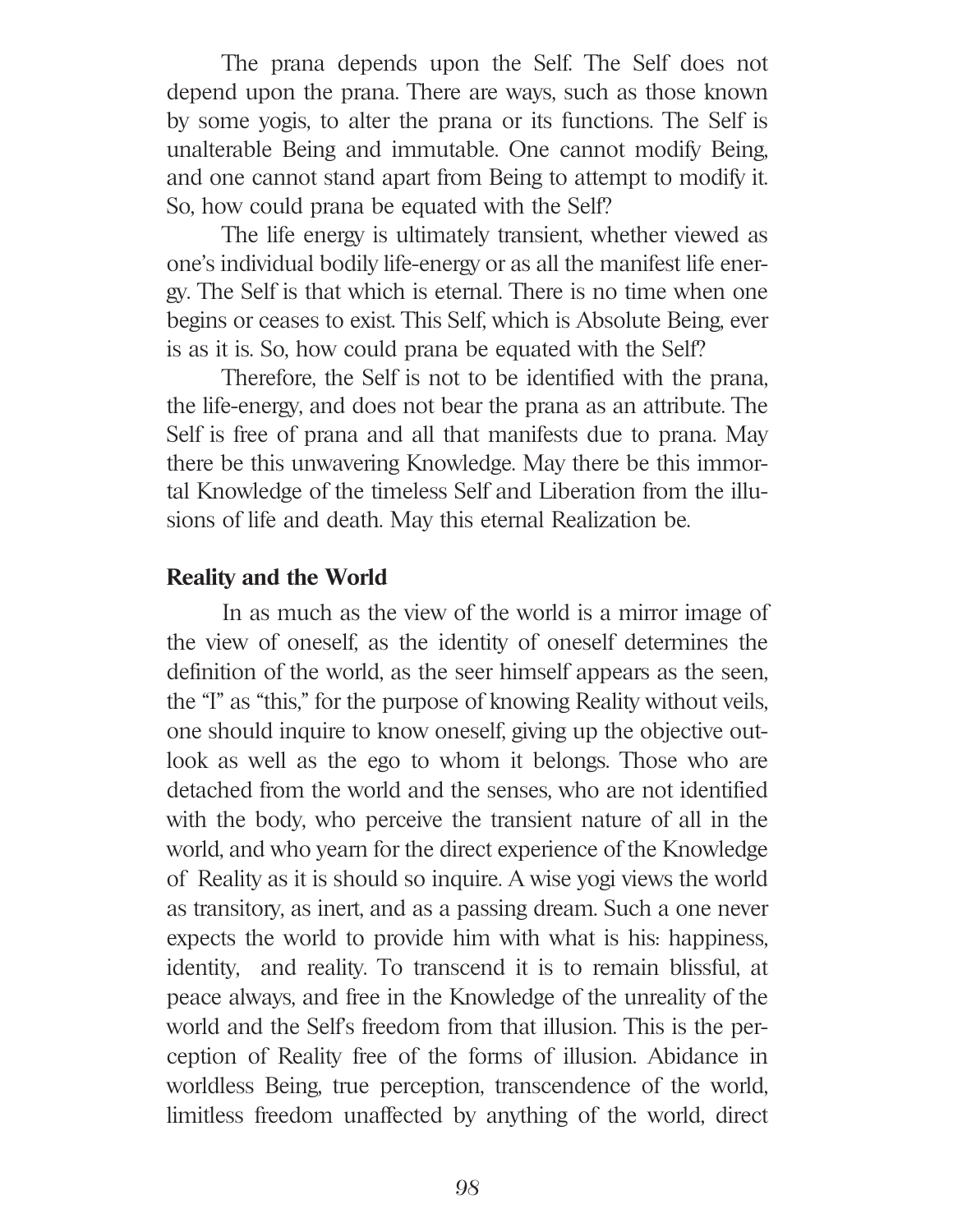experience of indivisible Existence, and true experience beyond debate or doubt are for those who inquire to know the Self, which is the sole-existent Reality.

By the term "world" is meant all that is perceived, all objects, all activities, all events, the forms of living beings, anything in space and time, and anything seen, heard, touched, or sensed in any manner. Transcendence of the world is Liberation from bondage and suffering in relation to all of this. Abandonment of the objective outlook constituting the world yields the perception of Reality as it is. Such cannot be by anything of the world, but only by Knowledge of the Self, the Reality that is. Where could one go in the world that one would be beyond the world? Yet one's real Being is ever beyond the world, and Knowledge reveals its nature.

The Self is changeless and permanent. The world is changeful and impermanent. Each object has a creation, a changeful duration, and a destruction. This is true for all objects and for the world as a whole, without exception. The Self is permanent with no creation or destruction. The perception of the world depends on the changeful senses. A change in the senses brings a change in the object, the world, perceived. The Self does not change as the senses do, for it is immutable Being and the unchanging Witness of all the changing senses. A change of mode, or state, of mind yields a corresponding change in the senses and the perceived world. The Self is not changed, being immutable Existence and Consciousness, and the witness of the mind as well as the senses.

The Self is one, partless, and indivisible. The world is composed of innumerable parts and divisions. The Self has no form, and is purely formless Being. The world is composed of forms, without which there is no world. There is no formless world. The Existence of the Self is not sensorially perceived, but is known more interiorly. The world is perceived only through the senses. The Self is ever the subject, the knower. The world is only the object, the known. Therefore, the Self has no connection with the world, as the Self shares none of its characteristics or qualities. It is not defined by the world or worldly things. It is not bound by the world or anything of the world. It does not depend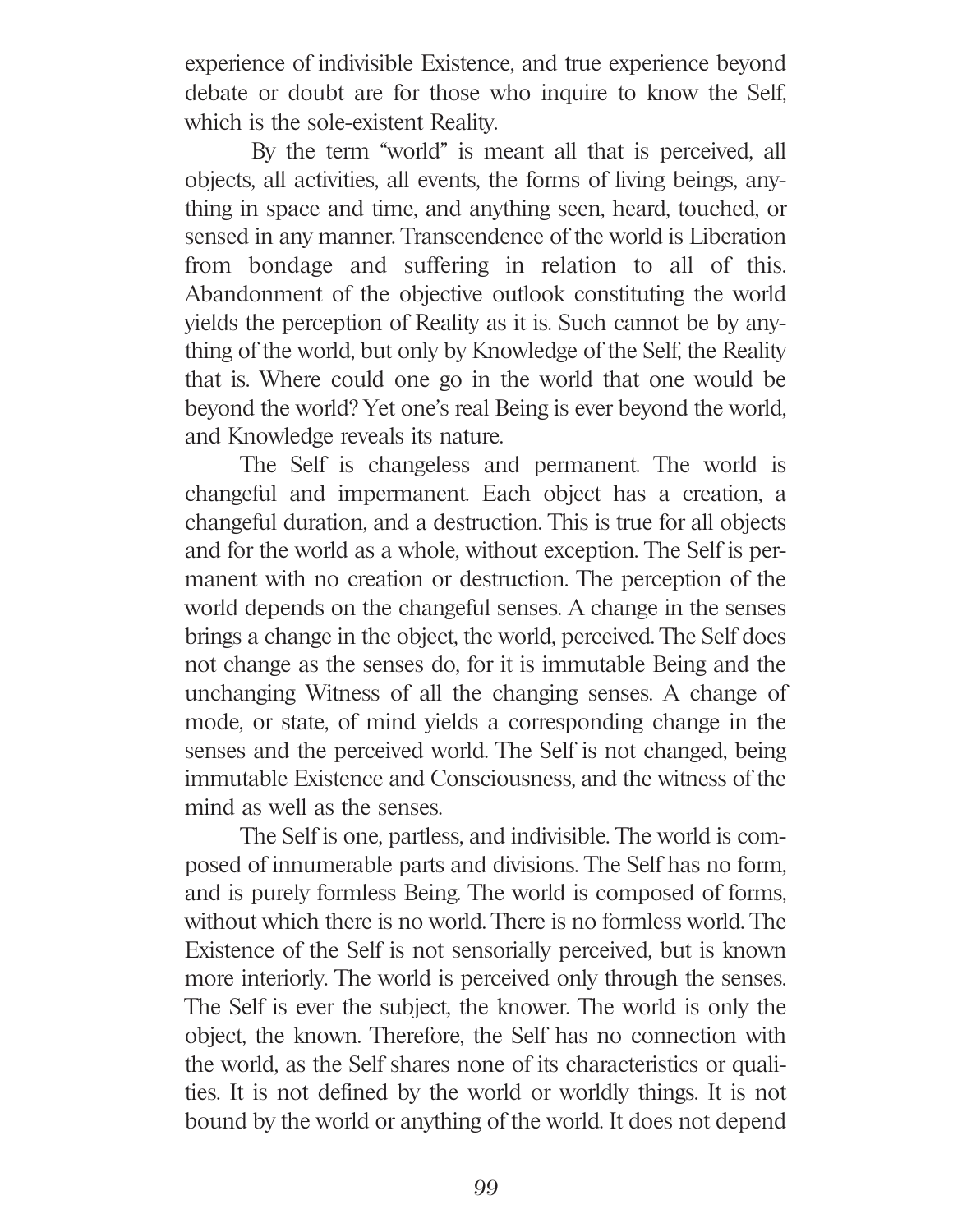on the world in any way in order to be. That which is true of the Being and Consciousness of the Self is also true of the Bliss of the Self, these three not being actually three, but one and the same thing. This discernment yields freedom from the illusory bondage when the world is apparently perceived as well as when it is not so. By such Knowledge, one realizes that the Self is not of the world and is not in the world. The Self is not produced by anything of the world, shares none of its limited qualities, and is not an object within it, for the Self is neither a body nor located in a body.

Entertaining and debating various concepts or opinions regarding the world can be only so long as there is no clear discernment of the one who perceives the world. Once there is deeper Knowledge regarding the Self, the questions about the world's nature no longer arise. The Realization of the Unborn is the Realization of no-creation. In the absence of this Knowledge, there may arise confusion such as, "If it is unreal, why does it appear; if it is unreal, why does it not disappear?" The confusion is rooted in the delusive supposition that the mere senses are the determination of reality, and the knower is conceived as a sensory being engaged in an experience that is of the same nature as himself. A deep inquiry into the nature of the knower, himself, will result in an absence of a defined, separate experiencer and thus of the world, the supposedly experienced. This yields the revelation of the one infinite Existence of the Self. The meaning of "All is the Self," or "All is Brahman," is comprehended in this nondual Knowledge without a trace of anything other.

To experience a world is to conceive it. The world is not actually a perception, but a conception. To conceive, or experience, a world, one must first consider oneself as some kind of body or as in the body, the body as existent, and the body as being somewhere. It is not the truth, for such is only imagined in the mind. For this illusion of the world, one must also regard the sensations not as sensations or modes of mind, but as endowed with the duality of inner and outer, with the apparent object portion of the sensation considered as separate from the knowing aspect. Since the body is not oneself, and the Self is not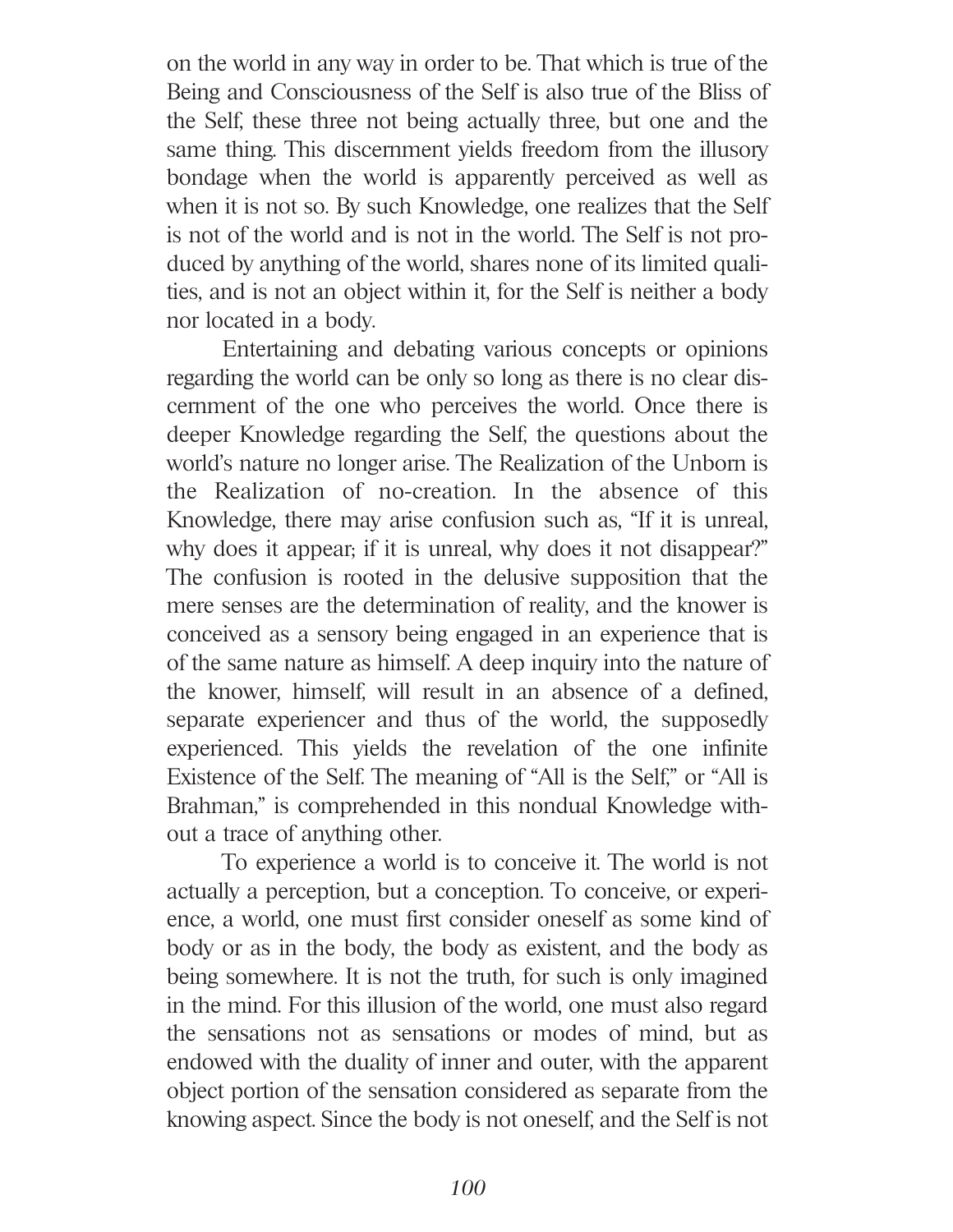in a body, the world is not around oneself. "Around" is imagined within the mind and is not all around.

The world is constituted solely of sense perceptions, usually from a supposed bodily location. There is no world apart from these. So, the world is not external. The external is merely a conceptual interpretation of the sensations. The senses are known only by and in Consciousness. So, what is thought of as external is entirely in Consciousness, which is free from the senses. The "external world" is a mere notion in Consciousness. Within the notion appears the whole external world. It is one notion fragmented into the imagining of endless objects that are assumed to exist. The one notion depends on the false "I am the body" belief. The world is a mere notion, an illusory appearance in one's own mind. Therefore, it is called maya, illusion. Illusion is that which is not.

Since the world is unreal, it can offer no bondage. Being unreal, it does not actually come to be. It is for this reason that maya is said to be beginningless. The Reality does not bring forth the unreal. Being nondual, the Reality does not bring forth anything real. Ever-existent Being, itself unborn, creates not at all. The unreal is also not born, for it does not exist. Being unreal, it does not disappear, anymore than the dream world disappears for the dream character when one awakens from both.

The world appears in Consciousness alone. It is known by the knower. It is known in the knower. It has no existence apart from the knower, which is pure Consciousness. The world appears in Consciousness, by the power of Consciousness, is composed of Consciousness, and is known or experienced by Consciousness. All of it is just Consciousness. It has not the least degree of any other existence.

One Being-Consciousness exists everywhere always. The one Self experiences itself everywhere always. It, itself, is just thought of as a "world," though there is really no such differentiated thing. Consciousness is the world, space, time, matter, motion and events, the moments and the eons, things and people, the animate and the inanimate, the moving and the still, the large and the small, the living and the dead, the far and the near, the atoms and the galaxies, the root and the flower, the cause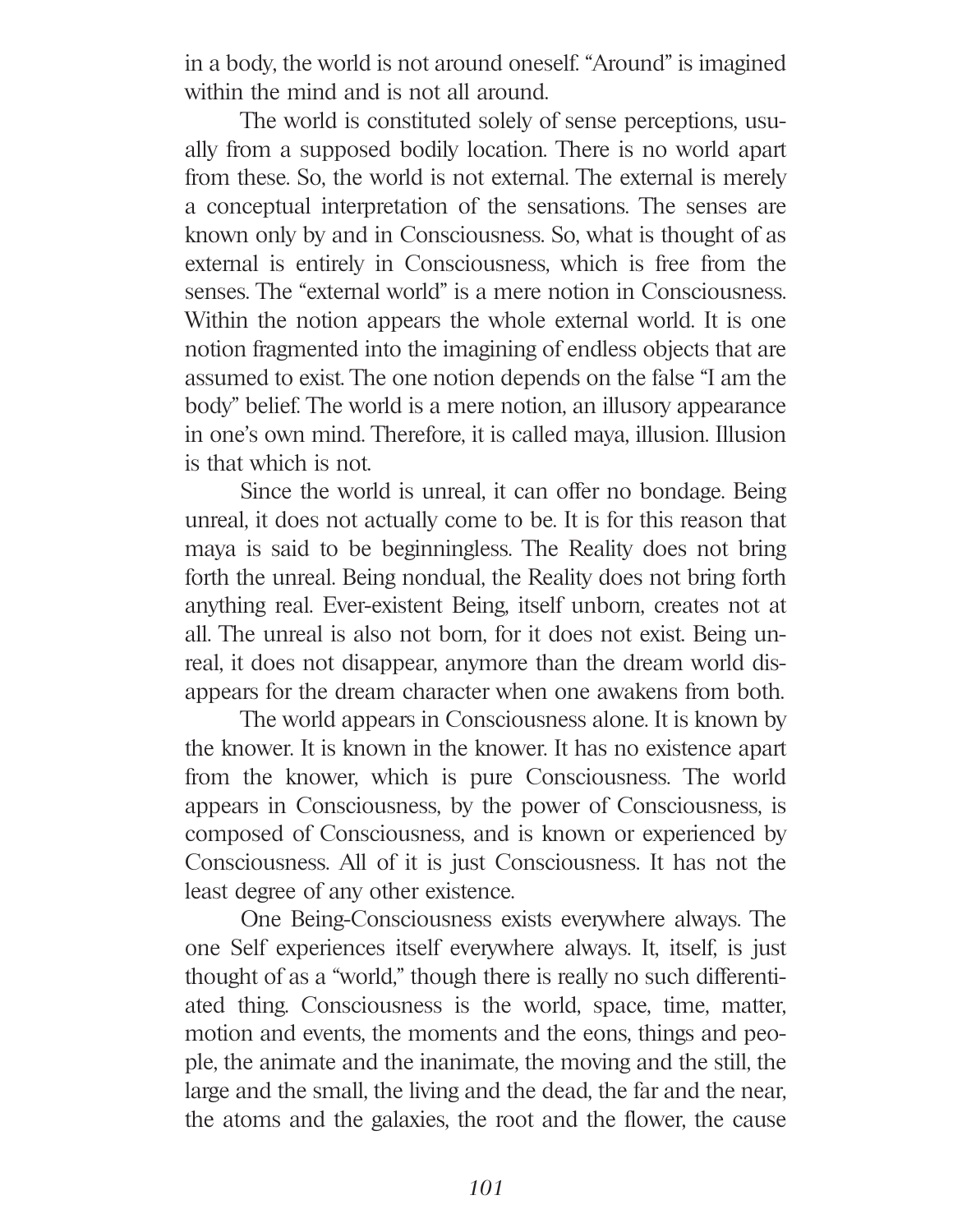and the effect, and all else. The one Self is all. The one Self appears as all this universe. The universe appears in the Self. The Self, being formless and infinite, does not appear in it. The Self appears as the universe, but really undergoes no modifications. It always abides as the perfectly full Void of Being. If the world appears, it and its knower are only the Self. If there is no appearance, there is only the Self. In the Knowledge of the unalterable, ever-same Reality, the Self alone is. Thus, in Reality, there is no question of a world ever being created or ever appearing. For whom would it appear, as there is no second self but only the One Self ever?

The Self is the seer of the world. The world does not see the Self. Existence is Consciousness, and the Self is That. There is no existence apart from Consciousness, the Self. Realizing the Truth of the Self, one sees that there is no world. It is not that the seer of Truth does not see the world, as if this Knowledge were a sensory state, but rather the seer of Truth sees that there is no world. The seer of Truth is the Self, and the Self is indivisible, nonobjective, without exterior, undifferentiated, and One without a second. Consciousness, infinite and undivided, sees none but itself. That which is not Consciousness does not see at all. Lacking being, it also lacks knowing. As the Self, one does not see the world, and the world does not see oneself.

In nonduality, Being alone is real. The world has never come to be, so it is said to be completely unreal. The world never was, is not, and never will be. The uncreated, unmodified, worldless Absolute alone is. That alone is, and That you are. The Real ever is, and the unreal has never come to be. The conclusion about this is known by the knowers of Truth. May this indestructible Knowledge abide always. May this nonobjective, formless Knowledge be. May that Knowledge, in which Reality comprehends itself, be.

#### **The Self and the Mind**

Inquiring to liberate the Self from every misidentification with thought requires thought-transcendent Knowledge. Such is the revelation of the Self, beyond all of the mind. Initially, this may be the revelation of the Self as the pure, immutable,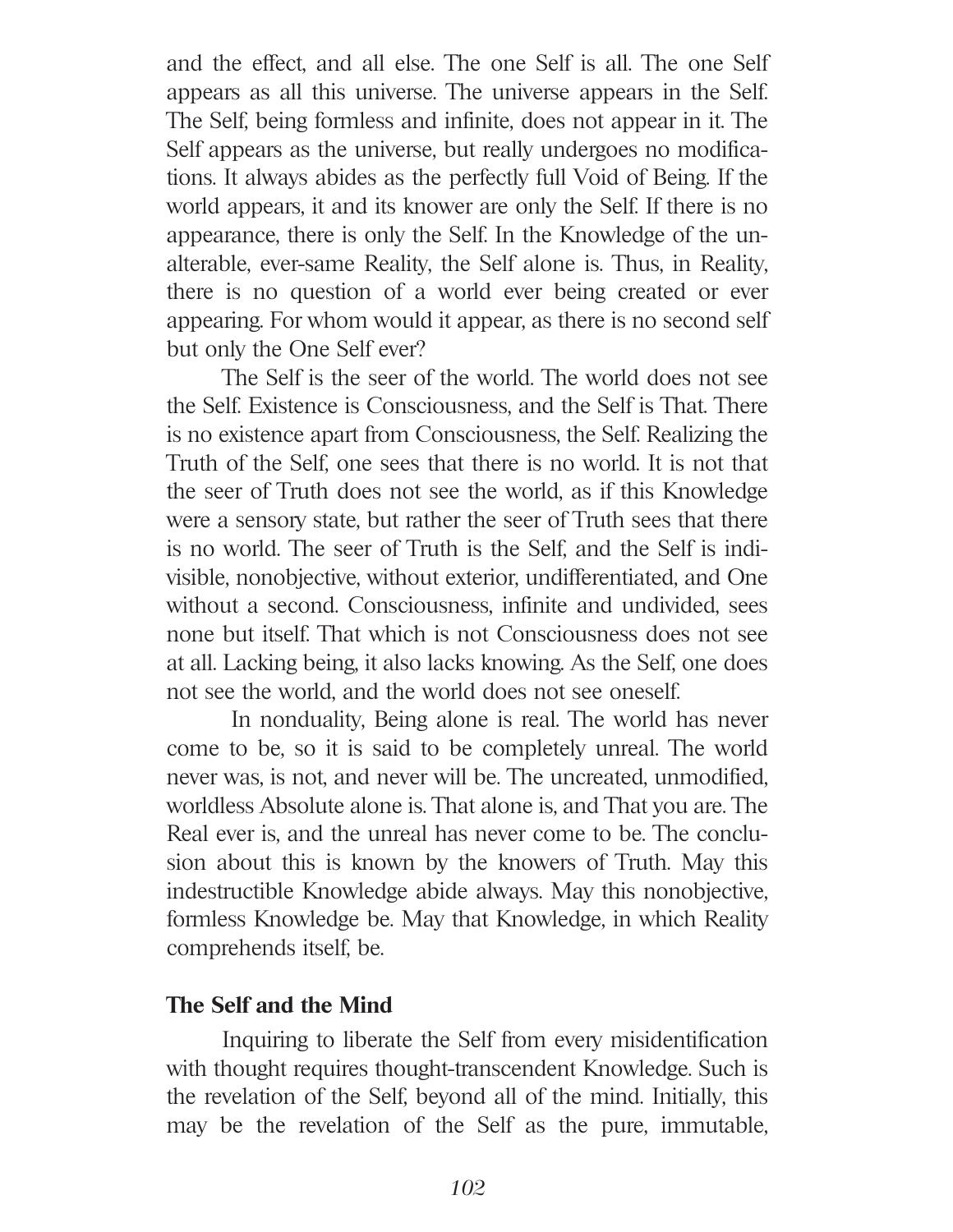witnessing Consciousness. In Realization, the Self, which is indivisible Consciousness, alone is. Those who are introspective, observing the changeful nature of thoughts and states of mind and desiring to be free of the mind, are intent upon discerning the inconceivable Self that is not to be misidentified with thought. Liberation from thought means abidance as pure Consciousness. Such abidance is freedom from all states of mind and their content. It is awakening from this waking-dream. It is the Realization of that which is not a state.

"Mind" signifies all thought, and Liberation from the mind means freedom from all thought of every kind. There are innumerable permutations of thought. Some deal with the senses and some are associations with the impressions of the same. Some are more subtle, and some are abstract thoughts. Some are memories. Some may appear as emotions of various kinds. Thoughts that are clearer, which are sattvic in character (of the nature of sattva), point toward Knowledge. Self-Knowledge is liberation from all of them.

The mind may be understood in terms of its aspects, such as manas and buddhi (mind and intellect), or as manas, buddhi, and citta (mind, intellect, and memory). Inquiring to know the Self, one can see that thought is a power capable of appearing in multiple ways or permutations with variegated content. The same power of thought may appear individually, in patterns, in modes, or as states of mind. Knowing this, one can take Sri Ramana Maharshi's direct approach of liberating the Self from the mind all at once.

A wise yogi frees himself from the mind, from thought, realizing that all duality, which is all experience other than the Self, is a creation of the mind. Such creation is due to thoughts and is composed of thoughts. Abidance free from thought requires one to abide free of dualistic notions regarding the mind itself. The unmoving Self does not travel through the mind, and thought does not drag the ever-still, transcendent Self about. The Self is silent and untouched, endowed with the supreme, solitary power of Reality. It does not contend with thought, as if thought were an enemy with its own power. Self-inquiry entails freedom from the pursuit of delusive thoughts that, in the form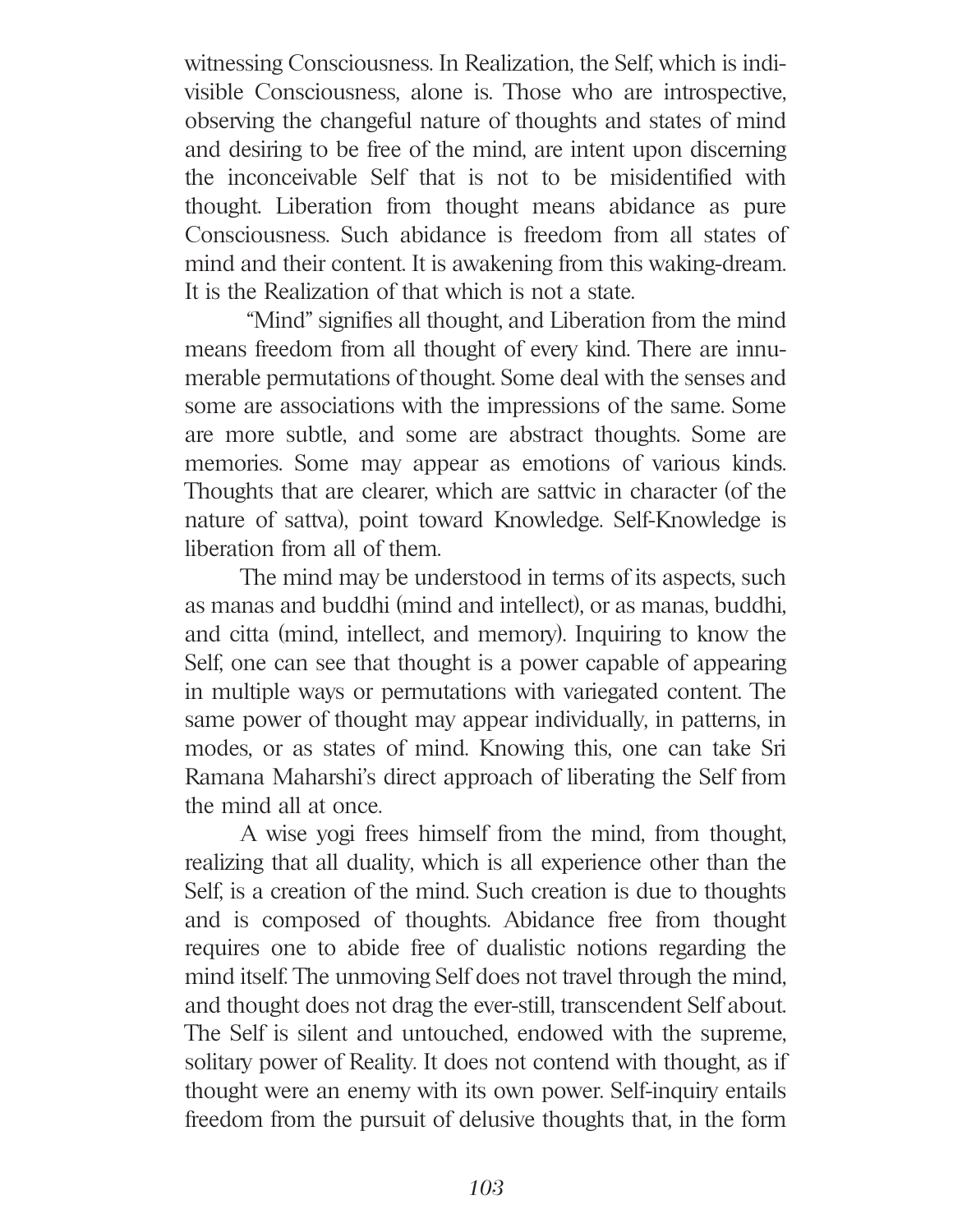of tendencies or vasanas, form the samsara. Self-Knowledge is not merely a blank mind in which thought activity is temporarily stilled. For Self-Realization, one should know the Self's freedom from thought and the true nature of the mind. Inquiring, "For whom is this thought? For whom is this mind?" one should seek Knowledge of the Self, beyond all mental modes and states. Inquiring, "Who am I?" one should know true Being, interior to any thought, more formless than any thought, transcendent of all thought, and ever free from all thought.

The Self is changeless. Thought is changeful. How, then, can thought pertain to the Self? How, then, can thought define or confine the Self?

The Self is singular, stateless and modeless. Thought is multiple, appearing as thoughts, modes, and states. How, then, can thought pertain to the Self? How, then, can thought define or confine the Self?

The Self is homogenous. Thought has many aspects. How, then, can thought pertain to the Self? How, then, can thought define or confine the Self?

The Self is continuous Being-Consciousness. Thought is sporadic, and each thought is momentary. How, then, can thought pertain to the Self? How, then, can thought define or confine the Self?

The Self does not rise and has no disappearance. The rise and fall of thought can be observed by anyone who meditates with depth. How, then, can thought pertain to the Self? How, then, can thought define or confine the Self?

Thought, being objective, is the known. Thought has no knowing power of its own. The Self is the knower, the silent Witness of all thought. The Self is Consciousness, which is the knower, and the mind is the "field." Since this is always so, how, then, can thought pertain to the Self? How, then, can thought define or confine the Self?

The "I" knows thought; thought does not know the "I." I am the unknown Knower of all knowing: this is true Knowledge.

None of the attributes of thought are those of the Self. How, then, can thought pertain to the Self? How, then, can thought define or confine the Self? The Self is free from thought.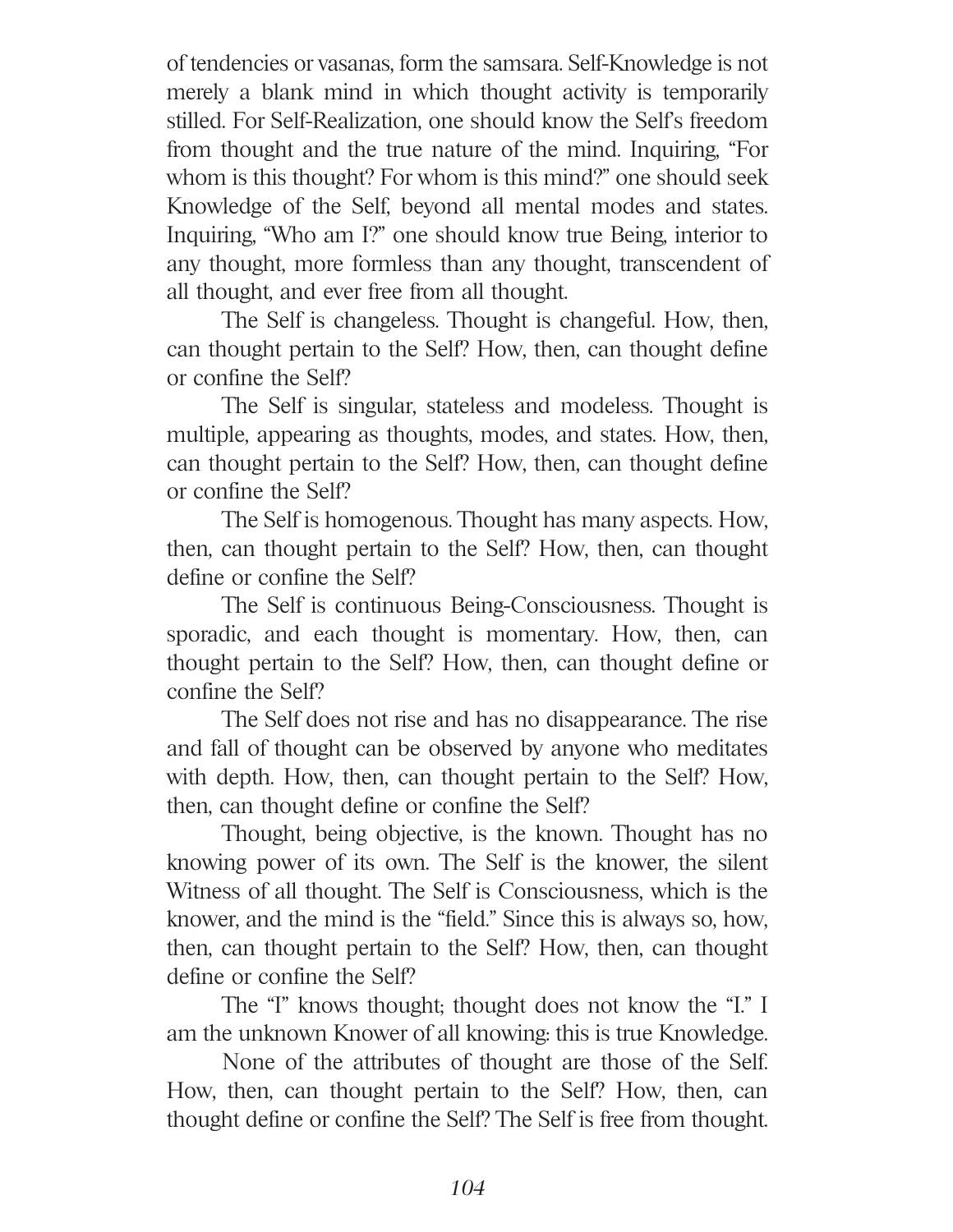Thought can never conceive of the Self. The Self is never an object of thought. Thought always has an objective element in it. The Self is ever nonobjective. There is no such thing as a nonobjective thought, as the thought itself is always known and it is always the thought of something, be it gross or subtle. The Self is never an object and can never be the known. It is always Consciousness itself. Therefore, the Self is ever of the nature that is transcendent of thought. It is not known by thought, which means it is ever undefined by thought and cannot be bound by thought, no matter what the thought is.

What is called "the mind" is only the combination of thought and Consciousness. That combination is an illusion. It is the illusion of combining the ever formless with form. Consciousness is the Self and cannot truly be combined with thought, for the Self is formless and will not change its nature, is infinite and will not be added to, and is real Existence that cannot be combined with false appearances any more than the rope can be combined with the imagined snake, or the sand with the water of a mirage.

What is casually termed "mind" is only a collection, or movement, of thought. It does not exist as such, and it is not an independent entity. If thought is absent, there is said to be no mind present. Thought itself is inert. When the knowing Consciousness is confounded with thought, there arises the notion of a separate knowing entity called the "mind." Consciousness is the knowing aspect and is not a thought. No thought is Consciousness itself. Consciousness is the Self, and thus the Self is free from thought and free of the mind.

All that appears is only thought: the world, the body, the senses, subtle experience, and of course, thinking, itself. All are known in thought only. Thought, itself, is experienced as if all these things. All are only thought. Thoughts join only to other thoughts and affect only other thoughts. Thought appears as ideas, and thought itself appears as the things that concern those ideas. Thought cannot join with the Self and cannot affect the Self. Therefore, thought cannot bind. Thoughts affect only thoughts. The preceding thoughts generally determine the succeeding thoughts. The apparent interaction of things upon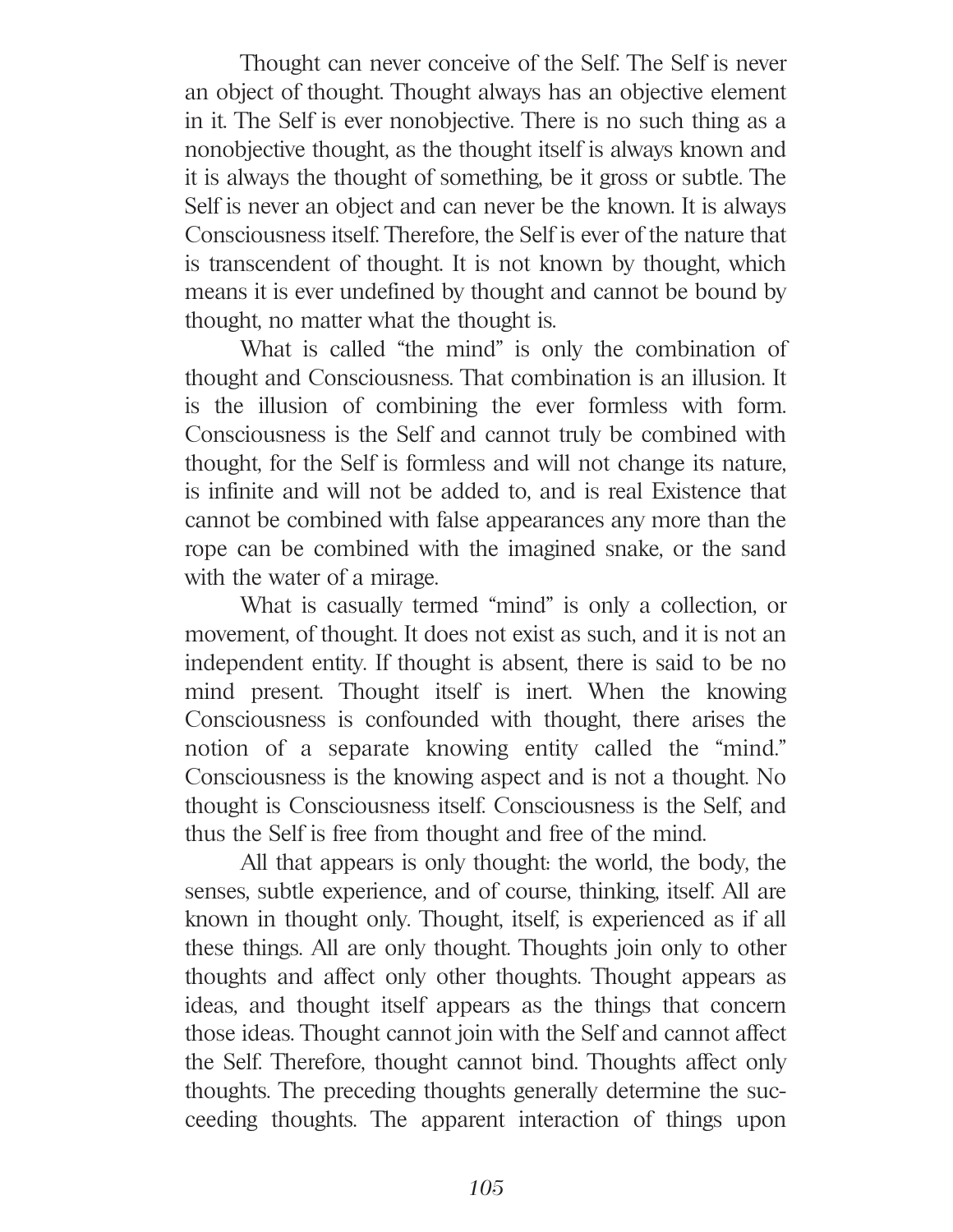thought and thoughts upon things is entirely a play of thought, which is merely thoughts affecting thoughts.

Thought itself projects itself into itself. There is no "in" or "out," for such are only mere notions. It is just like the appearance of a dream thinker in a dream. There appear to be his perceptions of the objects and his interior thoughts, be they conceptions, associations, emotions, memories, etc. The whole of the dream, inner and outer, is actually just composed of thought appearing in various ways. As there are truly no internal and external aspects in a dream, though in the dream such appear, so it is with thought now in the waking state in which this writing is probably appearing.

Even the largest thought occupies no space, and the longest one endures for no time. Therefore, all that is conceived is maya, just as one thinks, envisions, dreams, and such with no respect to physical things, such as when thinking of a large mountain or dreaming of being in another place, without one's head enlarging or one's body traveling to those places or those things being altered in any way.

All is thought, inclusive of the large and small, now and then, this and that, you and I, he and she, here and there, past, present, and future, all things, all actions, all occurrences, life and death, and all that is considered the universe-individual-God. The Self transcends all this, for it is free from thought.

Thoughts move in modes. Innumerable thoughts and modes are contained in states. Including all of them are three states: waking, dreaming, and deep dreamless sleep. In the first two, thought projects itself into itself, and the content of thought changes according to those states. The waking state is equal to the dream. In both, the same multiplicity manifests. In both, subject and object appear. The same kinds of mental functions appear in both states. In both, the same tendency to identify as a particular character with a particular body exists. Cause and effect are present in both states. Both are characterized by a nonperception of Reality and a misperception of Reality, which are equivalent to not seeing a rope and imagining it to be a snake. These two states, waking and dreaming, are mutually contradictory. Everything experienced in a state changes within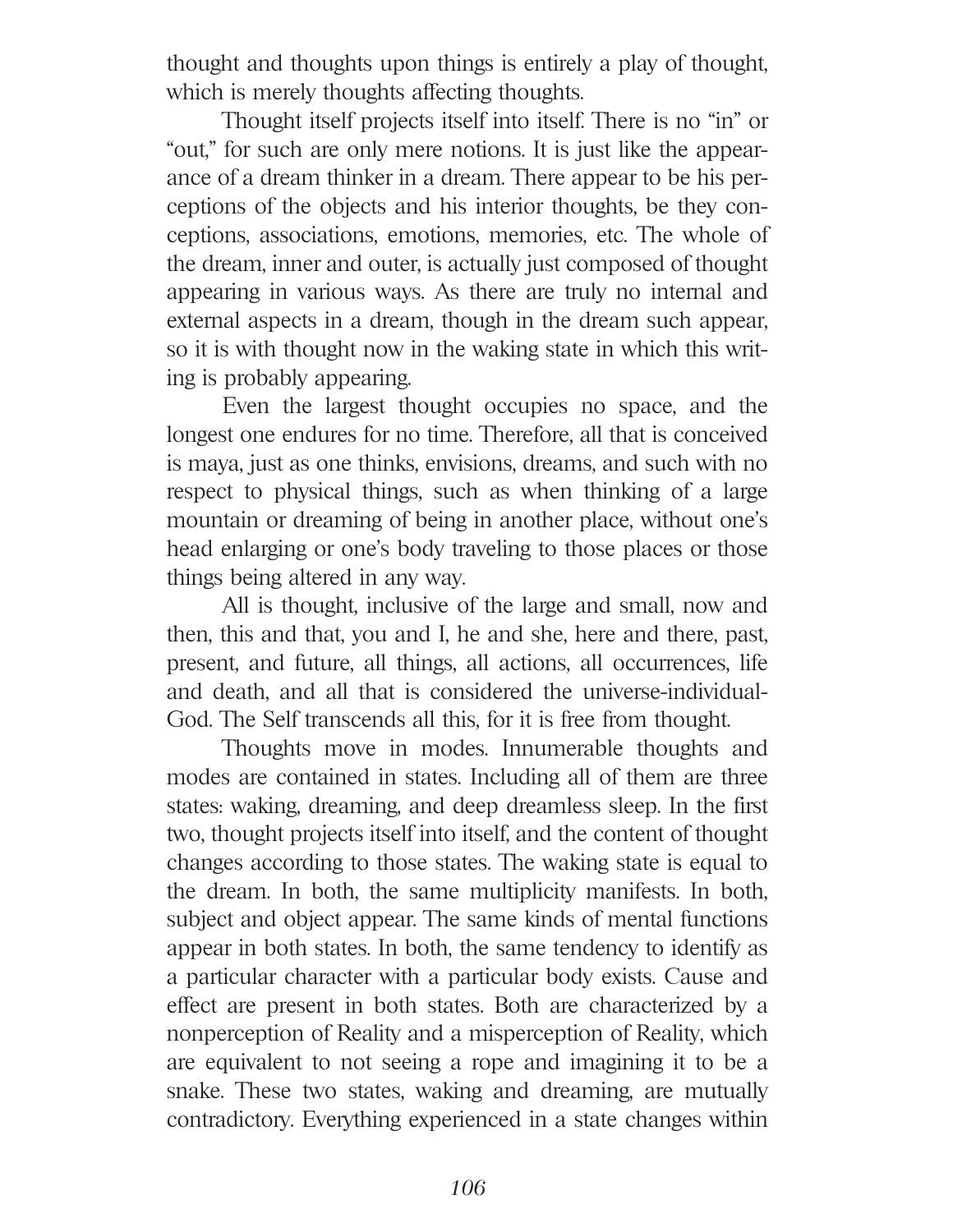the state itself or changes with the changing of the state to another state. Only Being-Consciousness remains the same, unaffected by the changes of such experiences and the change of state. So, what is present in the waking state may be absent in the dream state, and what is present in a dream is absent in waking. What appears within a state is that state of mind itself. The dreaming state of mind itself appears as all that is experienced in the dream. So, too, is it with the waking state experiences. The state of mind itself composes all that appears within it.

In the state of deep sleep, there is an absence of waking and dreaming thoughts and their content. There is, therefore, no world, no body, no senses, no ideas, no memories, and no "person" existing in the deep sleep state. Yet, Being-Consciousness still is, and that Being-Consciousness is the Self. The Self is, even in the absence of thoughts in deep sleep, as unaffected by the absence of all else as it is when all else appears in the other two states. Deep sleep is characterized by the presence of the cause but the absence of the effect. Therefore, it may be said that the unmanifest seeds of, or potential for, ignorance is present, but not the effects of such ignorance. In deep sleep, there is only the nonperception of Reality, while the projection, or hallucination, of multiplicity and form is not. The Self, Being-Consciousness, is free of both cause and effect. In Self-Knowledge, neither the veiling of the Reality nor the illusion of multiplicity, neither the nonperception of real Being nor the misperception of existence, exists. The Self is itself and knows itself as it is.

From Being-Consciousness comes deep sleep. From deep sleep comes dream, from dream comes waking. Each succeeding state occurs within the preceding one. All occurs within Being-Consciousness, and that is what one truly is. So, it is better to say that the states, and the worlds that appear in them, are in one's Self than that one is in those states. Being beyond the states, the Self is called "the Fourth," yet it is only one and in its own state ever. The three states are seen as three only so long as Consciousness is not known as it is. As dream is to deep sleep, emerging but within it, forming yet not really so, for it is within the formless, so is the waking state to Turiya (the Fourth), which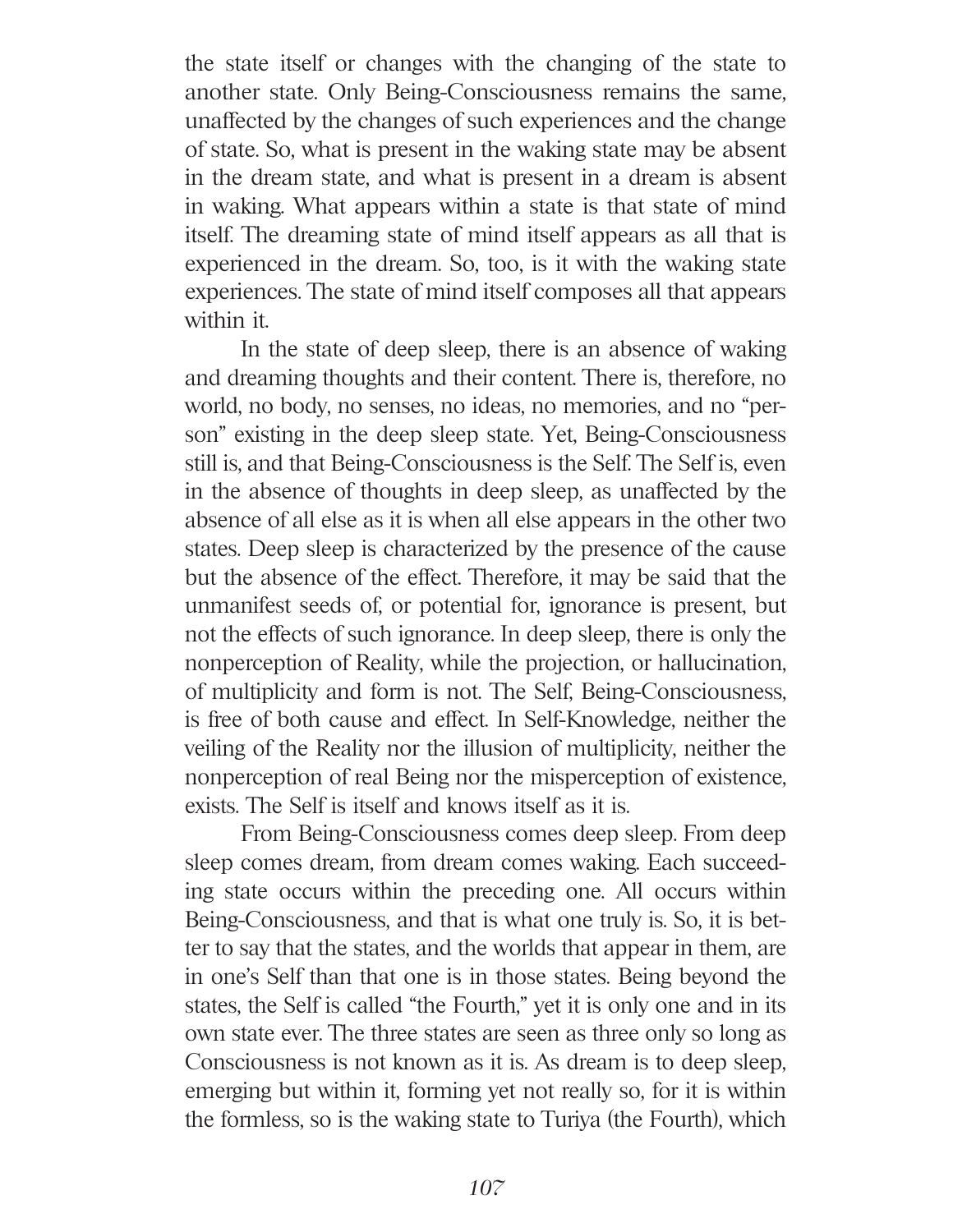is actually pure Consciousness. Turiya, or the transcendent state, is just pure Consciousness, which, being beyond the three states, is beyond the notion of a "fourth state." So, it is also called Turiyatita, "beyond the fourth." It remains as the one Existence, which is in, and which itself is, its natural, innate state ever.

The three states are not consistently present. The states are passing appearances. There are no aspects or phases of homogeneous Consciousness, which is partless. As it is Being-Consciousness, the Self passes unaffected through the states, unmoved by the presence or absence of thoughts in any of their permutations. Yet, how can the Self, being infinite, pass through anything else? The states revolve in the Self, not the Self in them. Yet, how can there be anything but the Self in that undifferentiated Self? The Self is infinite, detached, unaffected, the Reality devoid of misperception and nonperception, with no cause and having no effect. In final Truth, there are no states and no mind, and the Self is neither a cause nor an experiencer.

Though each thought may be regarded as affecting only other thoughts, for the Self is ever the unaffected silent Witness of all of them, each thought has nothing that actually connects it to another thought. All the thoughts are supported by Consciousness alone.

Thought has no knowing power. A thought cannot know itself, nor can it know another thought. No thought is self-existent. Each thought depends completely on Consciousness and is never known or experienced apart from Consciousness. It appears and disappears in Consciousness alone. So, thought is just Consciousness viewed as such. Thought is said to be a mode (vritti), a modification, or a form of Consciousness. Consciousness, itself, is forever formless, unmodified, and has no modes, for it is changeless and eternal. How can there be a form of the formless or a modification of the changeless? Or, how can there be a mode for the birthless and the eternal? Thought has no real existence. It is like a snake imagined in a rope or the waters of a mirage.

Thought, both as particular thoughts and as thinking itself, is not an attribute of Consciousness. A true attribute would need to be with that to which it is attributed always. Consciousness is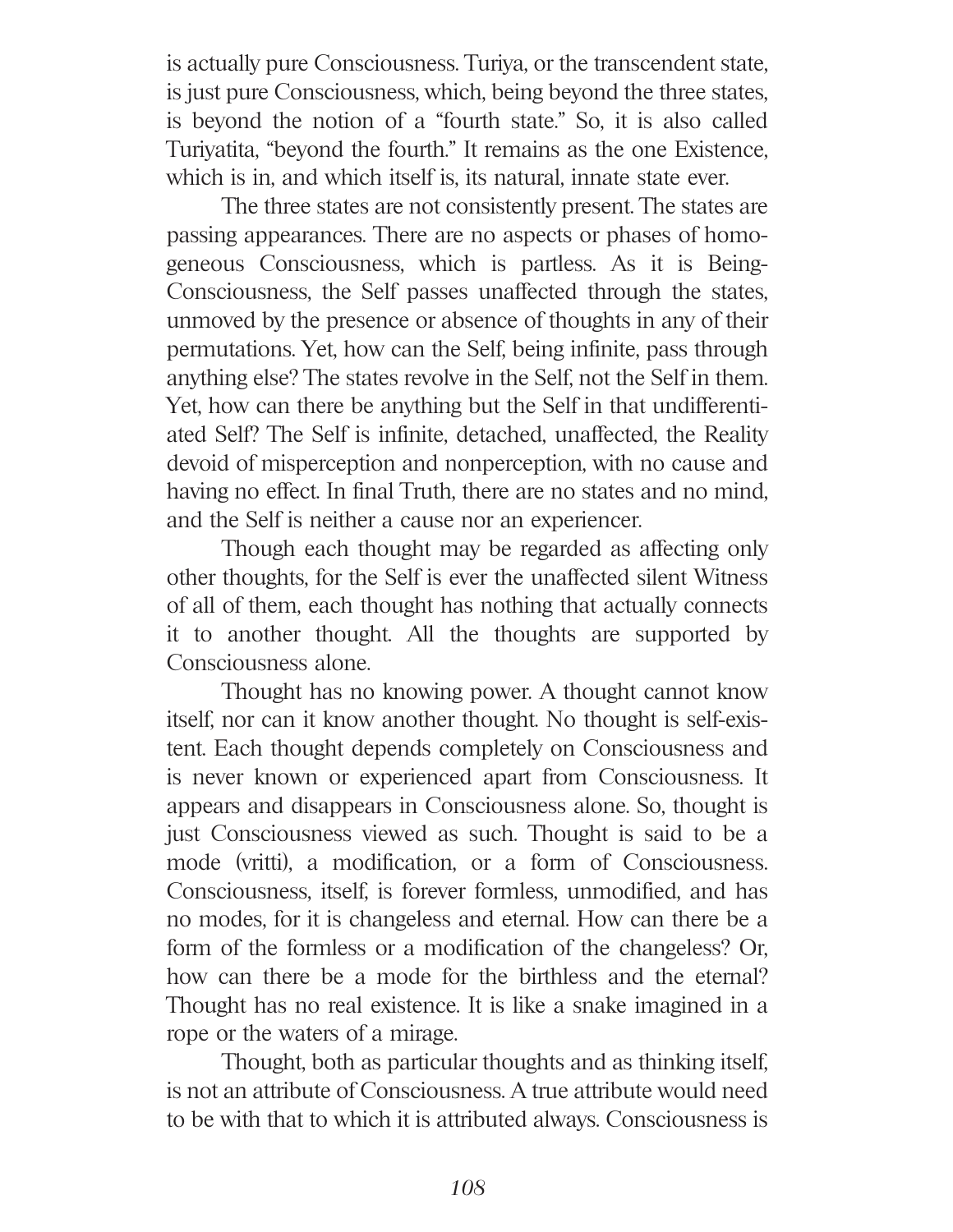not, by nature, a thought; nor does it have thought always. Therefore, thought is not the attribute of the attributeless Consciousness.

Thought cannot exist without Consciousness. Consciousness exists without thought. The self-existent is alone real, and the dependent does not truly exist. Thus, in reality, thought is unreal and the Self alone is real. The unreal is not an attribute of the Reality, the Self. The unreal is not experienced by the Reality, which is of the nature of Being-Consciousness-Bliss. What is not real and what is not experienced in or of the real does not exist. Thus, there are neither thoughts nor states. One vast Consciousness is.

The mind does not bind the Self, for it does not define or limit the Self, does not divide the Self, and does not alter the Self. The Self is not bound, for the mind has no independent existence. The Self is not bound, for there is nothing other than the Self and, therefore, no mind at all. The mind is nowhere but in the Self, yet, in the Self, there is no mind. The Self is not in the mind, though it alone pervades it to such an extent that the distinctions of pervader and pervaded do not exist.

Though thought exists only as the Self, the Self has never become a thought and has never given rise to thought. Thought is entirely unreal and does not exist at all. The Self alone is, and it is One without a second. The mind exists nowhere but in the Self, yet there is truly no mind in the Self. The true nature of the mind is only the Self. There is truly no mind at all, and the Self alone is.

May this thought-transcendent, inconceivable Knowledge abide. May the Knowledge of the nondual, invariable Consciousness, in which there is no such thing as the mind and which is the only true nature of the mind, be.

# **The Absolute Self and the Ego**

Self-Realization is the egoless state. Freedom from the ego is the quintessence of Liberation. It is abidance in the Self as the Self. The falsely assumed individualized "I" is completely removed by Self-Knowledge, and the one true "I," the I of the "I," alone remains. This Self is referred to by the Maharshi, Ribhu,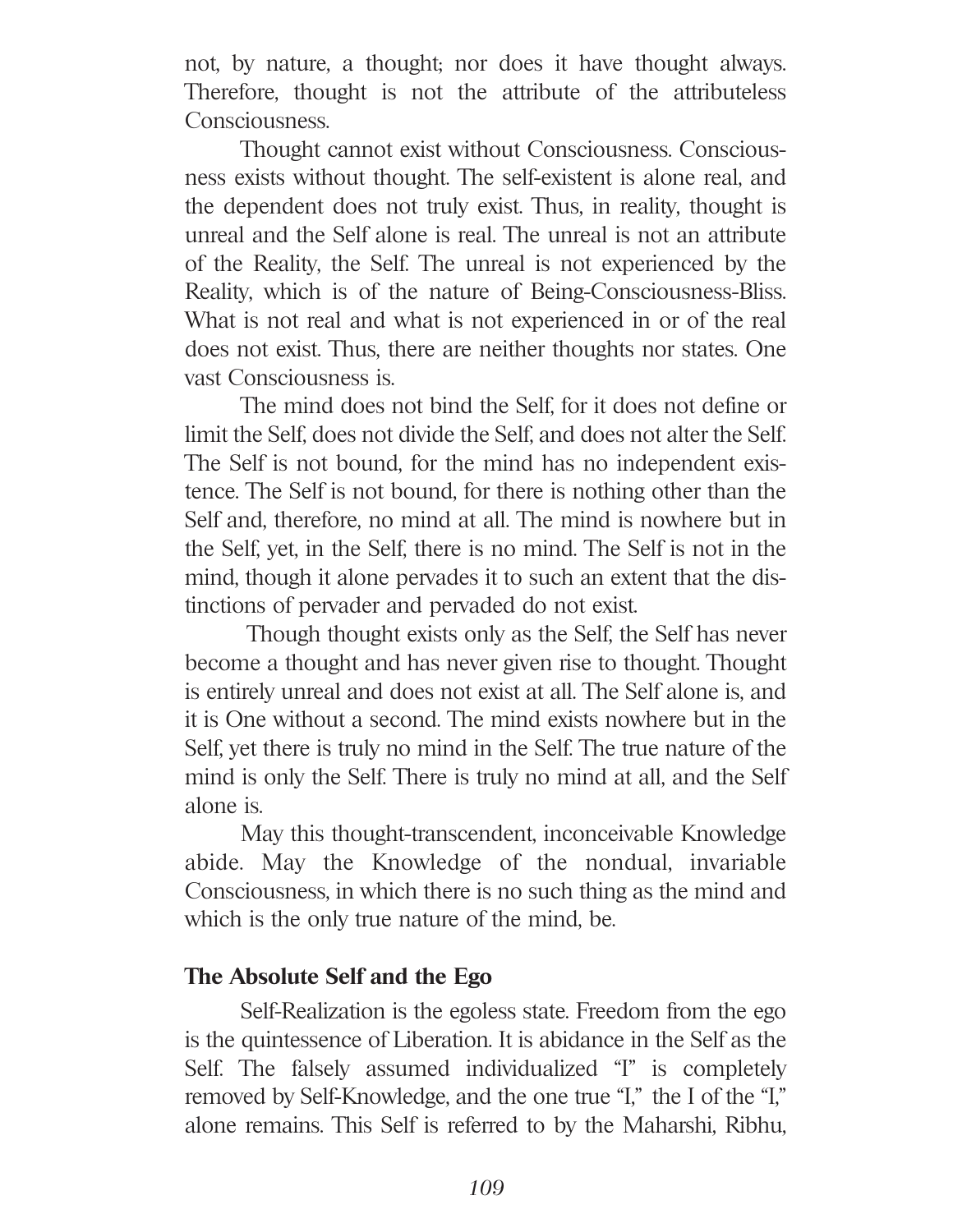and other sages as, "I-I." That true "I-I" is the "I" in the statement, "I am the Absolute." In the Realization of the significance of the mahavakya (great aphorism) of the Upanishad, "I am Brahman," Adi Sankara explains, the entire notion of "I" is removed, just like the idea, "a man is here," conceived when misperceiving a post in the darkness, is completely removed upon illumination being brought. Brahman alone is, and Brahman alone knows Brahman. When the "I" is removed, all of "mine" is also removed, as such is completely dependent upon the delusion of "I."

The ego is the root cause of delusion, illusion, bondage, and suffering. The ego is the root of the mind, even the very idea of an existent mind, and the root of all else. It is the first illusion to be imagined and the last to disappear. The ego is the cause, substance, and experiencer of all illusion. Without the ego, illusion is impossible.

The ego has no actual form of its own. It may be conceived as the experiencer, the thinker, the performer of action, the one who senses, the one who lives, the one who has attributes, and such. In essence, the ego is the concept of "I," in whatever guise it may appear.

All duality and ignorance is from the ego, by the ego, and in the ego. The universe has no separate existence, for the Self is all in all at all times and is unalloyed, and transcendent of the form of all, but the ego gives the deluded, wrong view of duality. The body is not one's home, for the Self is unborn and bodiless, but the ego gives the deluded view of the Self and the body as knotted together. Bliss is of the eternal Self, but the ego gives the deluded view that happiness is not here, not immediate and ever present as Being itself, and must be elsewhere. The ego appears as the knot between the Self, of the nature of pure Being-Consciousness-Bliss, and form. The formless Self, Brahman, alone is ever the solitary Reality, but the ego gives the deluded view of existent form, of something other existing, of a second, which it itself is. Yet, when inquired into to determine its nature, the ego, with all that depends upon it, vanishes, being unreal.

What and where is the ego? One should inquire into this deeply to realize the natural non-ego state, which is blissful and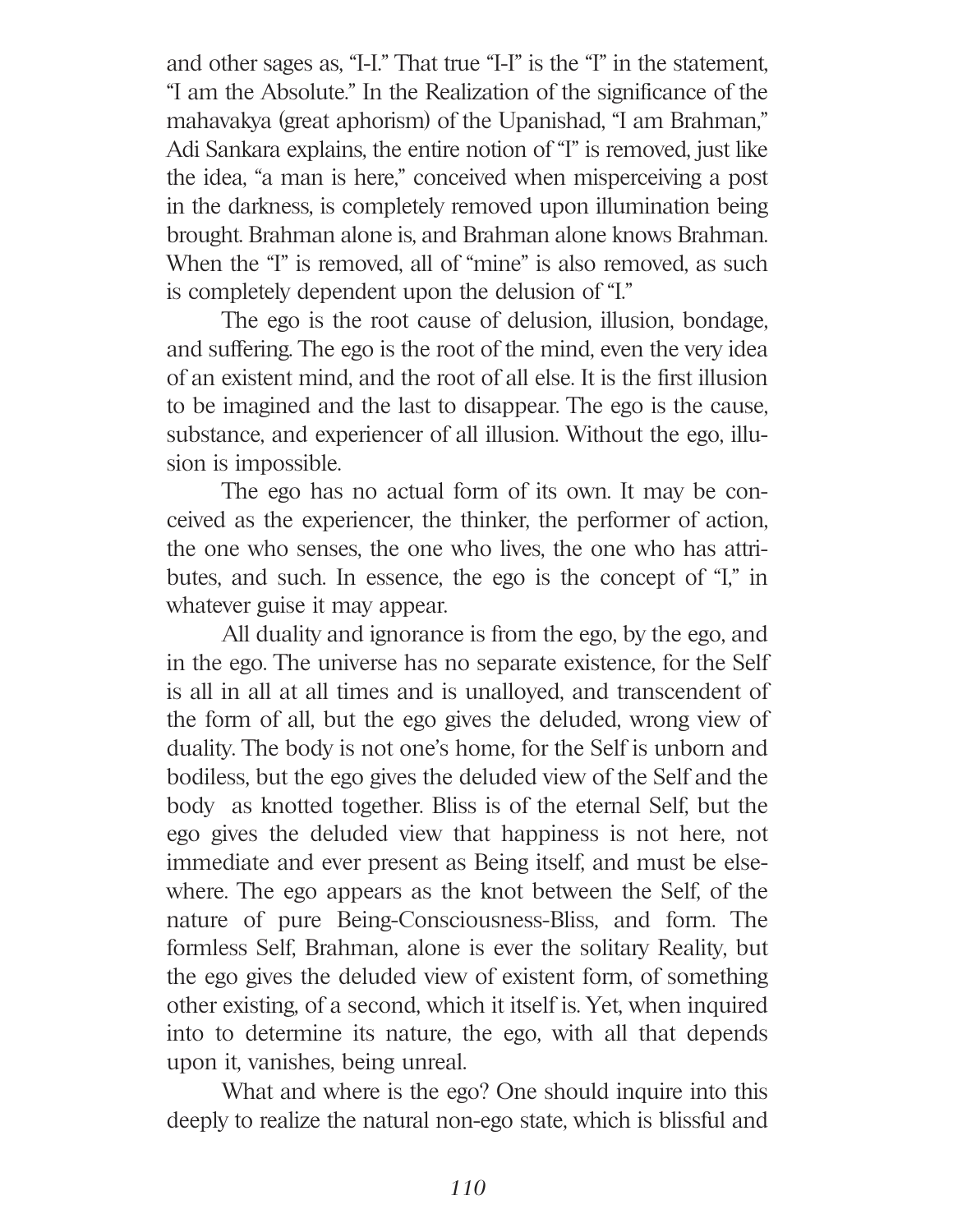free from all bondage and suffering. The ego is merely a false notion—a bare assumption—of individuality, of a separate "I," which is the supposition of differentiation from the Absolute. The ego has no form of its own, and, so, to appear in any way, it creates an illusion of form and attaches itself to such. It itself appears as the misidentification with and attachment to the unreal forms of the mind, the senses, the body, and the world. Thus, in the course of spiritual practice, when one destroys these misidentifications and attachments, the ego dissolves. The "I" notion is the separate experiencer, the individual knower, the embodied entity, the doer of action, and the notion of an "other." It itself is the concept of a separate universe in which it, the "I," supposedly is. Upon the ego is based the illusory differentiation of the world, the individual, and the Supreme (jagat-jiva-para). The three are not three, but only That, the nondual Self. Only with the ego does the One appear to be three. It appears as it is conceived.

The world and thought are unreal, and so is the ego. One sees the ego's guises and its appearances. Where is its existence? One sees its effects, but where is the cause? If the ego is real in any manner, it should be actually experienced. If the ego is an entity, it should exist somewhere. If the ego itself is an effect, it should have a cause. One should inquire to determine if the ego exists at all.

Is the ego actually experienced? It has neither shape nor size, and it has no physical attributes. It is never sensed, for one never sees, hears, touches, or has any other sensory impression of the ego. The ego is not the word, "I," nor the particular thought of the same, for realized sages, who are fully identified with the true Self alone, may say "I," but they neither give rise to nor retain any ego. The ego has no form of its own and is never seen by itself as it is. Though the ego is an assumption of a division in Being, how can Being be dual or be divided in itself?

The ego "I" is not a quality or attribute of the Self, since it is not invariably related to it. It does not continue in Liberation or in deep sleep. Since it does not, it must belong to something else and not to the Self. To what does it belong? If one inquires, one will find that it belongs to nothing. It cannot belong to what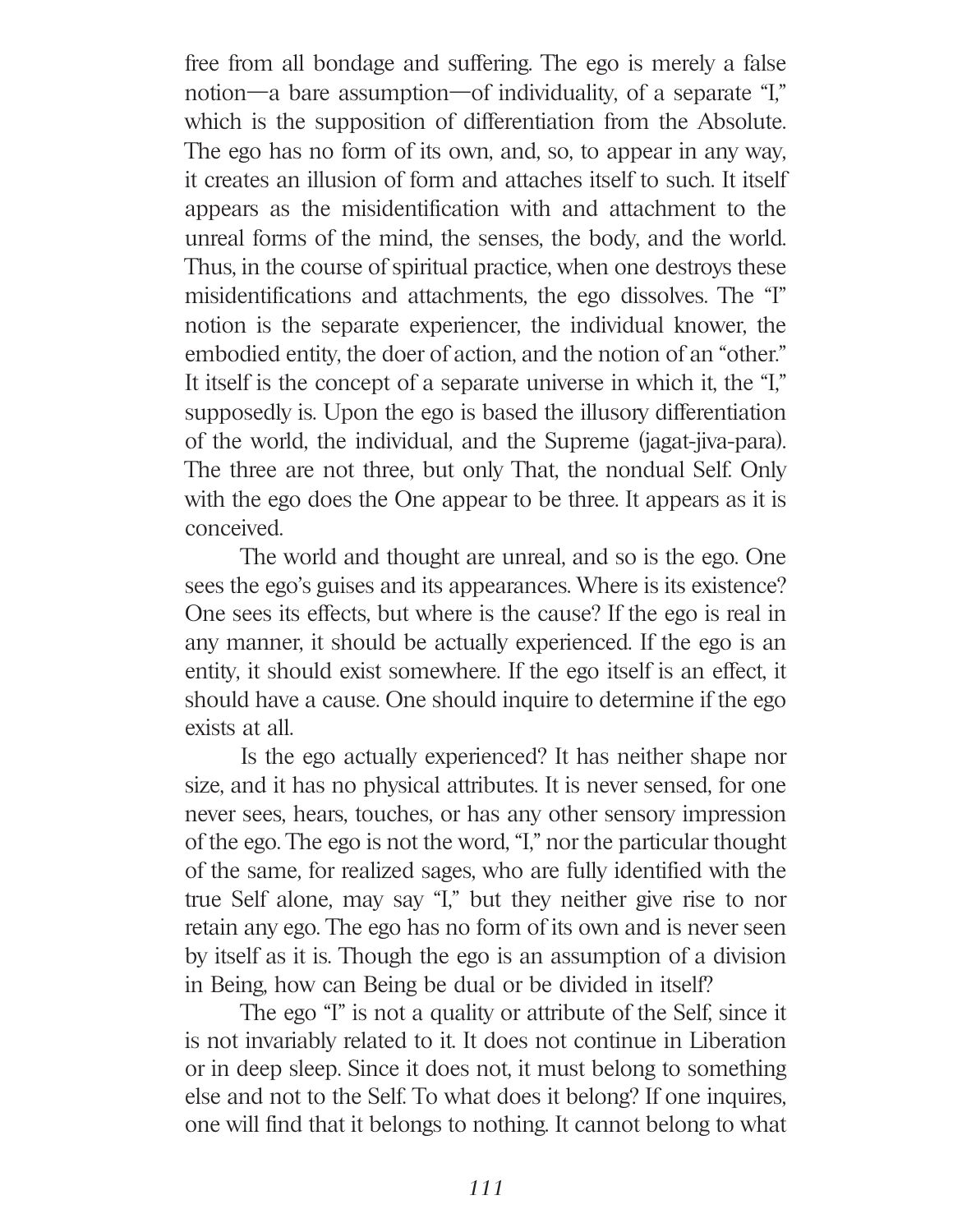depends on it, and the attributeless Self, being homogenous and ever changeless, will never have an ego at any time. If the ego were an attribute of the Self, the ego would be eternal, in which case, all Liberation, all scriptures, all spiritual life, all spiritual practice, all sayings of sages, and such would be futile and false. This would be absurd. It is better to give up the notion of the ego than to hold to it as alone being real. The ego is not a temporary quality of the Self. The truth cannot be like the case of an unripe fruit becoming a ripe fruit, in which there would be two stages, or states, for the Self, one with an ego and one without. The Existence of the Self is Absolute and immutable. If the ego were ever the Existence, as part of it or sharing in it in any way whatsoever, Existence would be changeful and transitory and would cease to exist. Being is always egoless and has no ego quality whatsoever.

Where is the ego? It is not in the world, which is unreal. It is not in the body, which is unreal and not the Self. It is not in the senses, which are unreal and not the Self. It is not in thought, which is unreal and not the Self. It is not in the flawless, unmodified, perfect Self. The ego is never actually experienced by itself and is not actually experienced in any of these. The ego dwells nowhere.

If the ego is not a thing in itself, does not reside anywhere, and is not inherent in anything, the remaining possibility is that its supposed existence is an effect produced by something else. The ego is not produced by the world, the body, the senses, the prana, or the mind. These produce phenomena, sensations, physical, subtle and mental experiences, and thoughts. These appear after the ego is differentiated, and so they cannot produce it, for the effect does not produce the cause. The ego is not produced by the Self, which is the Absolute. The Absolute Self does not produce or create at all but ever just is. That the ego is said to rise from the origin, or substrate, of the Self is expedient teaching intended to guide those desirous of Liberation to the Origin, the one Substrate, in order to realize its egoless nature. Such instruction should not be interpreted as the ego really being born or the Self actually giving birth to it. The ego cannot be self-produced, for to imagine so would be to suppose its pre-existence, which is absurd and which would lead to the consequent question as to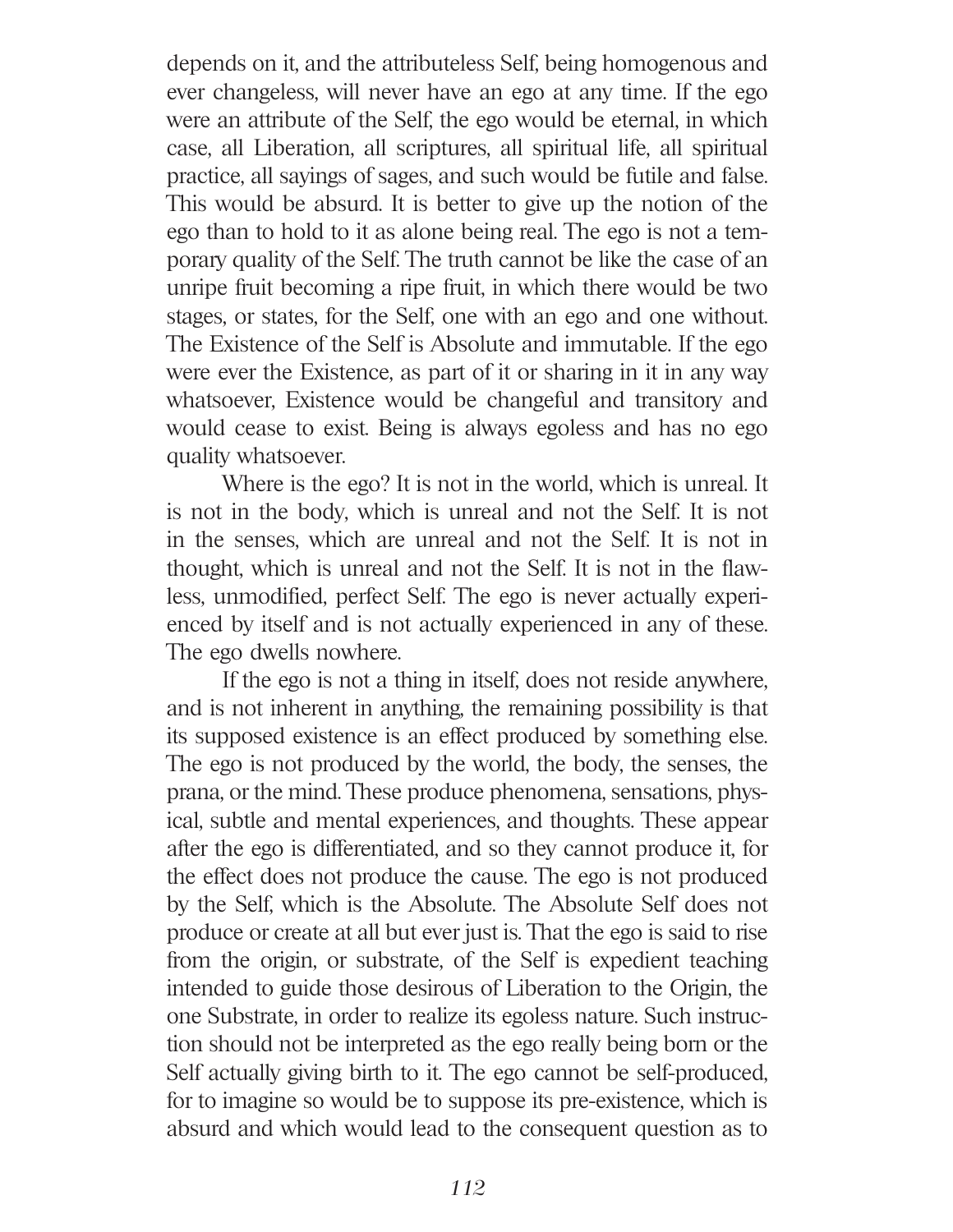what caused that pre-existent ego. This, in turn, would lead either to the delusion regarding the effects causing the cause or a modification in the eternally, changeless Self, which possibilities have already been negated by the inquiry, or to an infinite regression. But the Self alone is infinite, and causality is not real. One cannot actually recall when this ego, the root of maya, began, was created, or was born, though there is the knowledge of perpetual existence, which is of the Self alone, for never was there a time when you were not, and never will there be a time when you will cease to be. Thus, the Self is ever the Unborn—neither coming from another state or thing nor giving birth to any—and the ego is unborn as it never comes to be. This may also be regarded as the final significance of the Maharshi's inquiry as to "Whence am I?" graciously given to show the method of tracing inwardly from where the identity of "I" derives, as well as "Who am I?"

How can there be the ego's effect (delusion), as the supposed cause itself has never come to be? The ego is an assumption. Who assumes this assumption? No one. Who knows the Knowledge of the Self? The ego "I" cannot know the Self, as the Self alone is capable of knowing. The "I" is inert, and the known is a mere notion, a vacuous imagining, and an assumption that is nonexistent. There is no ego to be ignorant or to be bound, to attempt to know the Self, or to return to it or unite with it. The Self is what you are, and it is innately egoless.

May this egoless Knowledge of the Self abide. May the Knowledge of the nondual, indivisible nature of the Self, the only true "I," in which there is never an individual "I," be.

# **The Absolute Self as It is**

Always, there is one Reality, the nondual Self. All illusion arises without a real cause and vanishes in the Knowledge of the Self. Self-Knowledge, or Self-Realization, is the natural state, the only real state there is. Being is forever immutable.

The Self is the source of all. All depend on and appear in it. It is the beginning. The Self is that which pervades all. It is the actual existence of all. It is the middle. The Self is That into which all dissolves. It is the end. The Self, being universal, is all in all at all times.